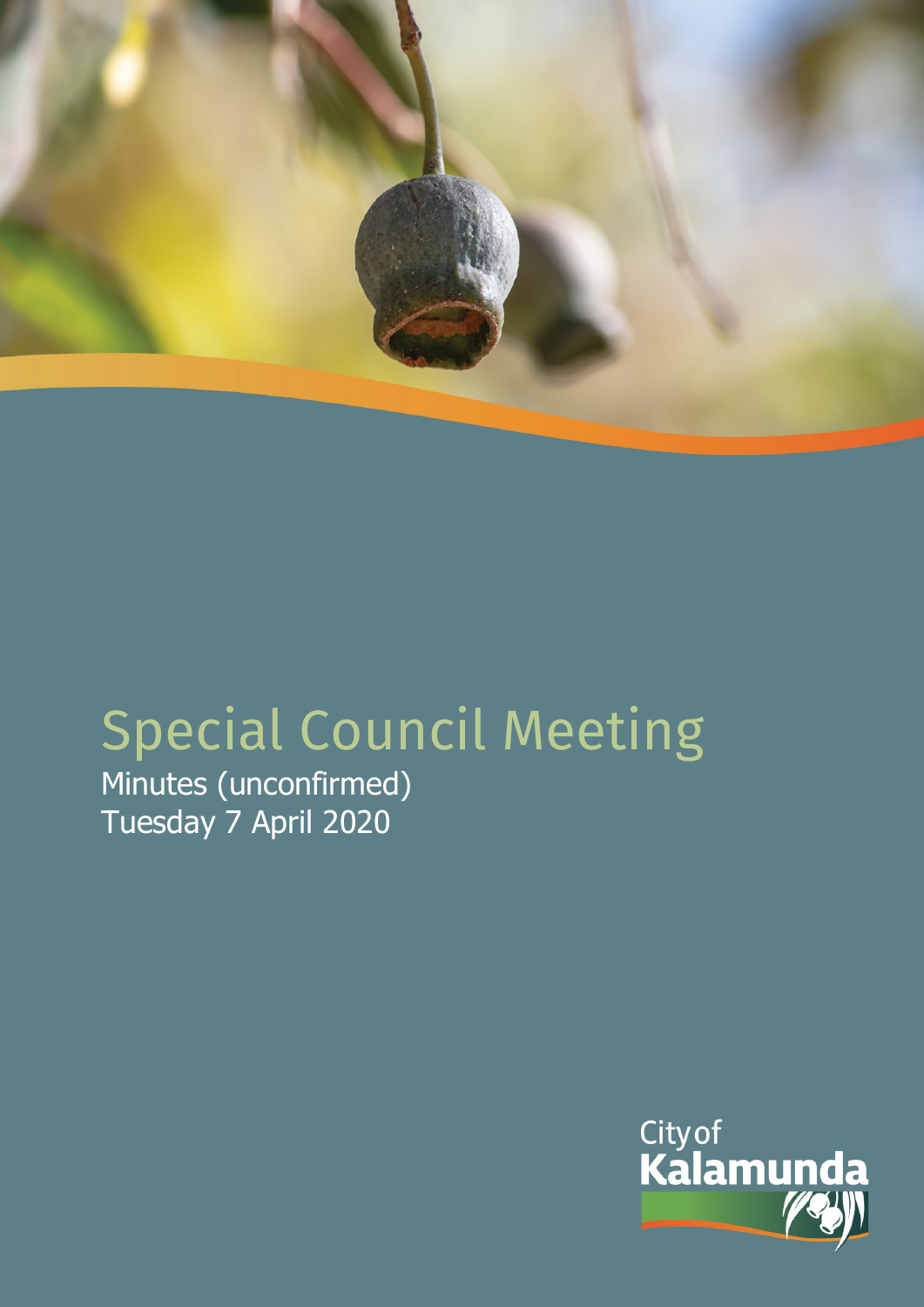## **INDEX**

| 2. | Attendance, Apologies and Leave of Absence Previously Approved3                 |  |
|----|---------------------------------------------------------------------------------|--|
| З. |                                                                                 |  |
| 4. |                                                                                 |  |
| 5. |                                                                                 |  |
| 6. |                                                                                 |  |
| 7. |                                                                                 |  |
| 8. |                                                                                 |  |
|    |                                                                                 |  |
|    |                                                                                 |  |
|    |                                                                                 |  |
|    | 8.1.3. COVID-19 Pandemic - Budget Setting Parameters and Principles 2020-21 and |  |
|    |                                                                                 |  |
| 9. |                                                                                 |  |
|    |                                                                                 |  |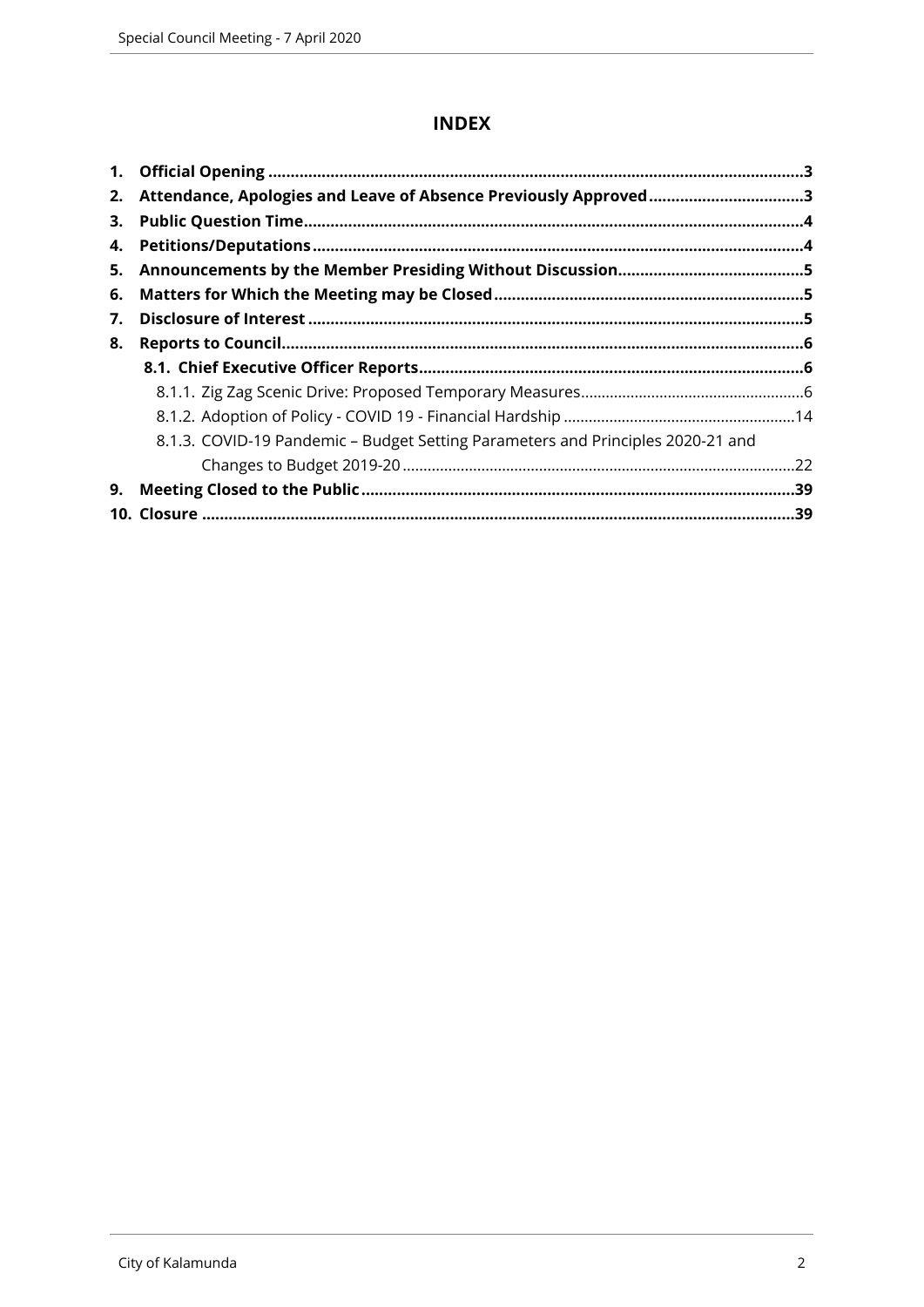## <span id="page-2-0"></span>**1. Official Opening**

The Presiding Member opened the meeting at 6:31pm and welcomed Councillors, Staff and Members of the Public Gallery. The Presiding Member also acknowledged the Traditional Owners of the land on which we meet the Whadjuk Noongar people.

## <span id="page-2-1"></span>**2. Attendance, Apologies and Leave of Absence Previously Approved**

## **Councillors**

**South East Ward** 

John Giardina Janelle Sewell Geoff Stallard

**South West Ward**

Lesley Boyd Mary Cannon Brooke O'Donnell

## **North West Ward**

Sue Bilich (arrived at 6:35pm) Lisa Cooper

Dylan O'Connor

#### **North Ward**

Cameron Blair Kathy Ritchie Margaret Thomas JP (Mayor) Presiding Member

## **Members of Staff**

## **Chief Executive Officer**

Rhonda Hardy

## **Executive Team**

Gary Ticehurst - Director Corporate Services Brett Jackson - Director Asset Services Peter Varelis - Director Development Services

#### **Management Team**

Alida Ferriera - Manager Financial Services Alison Egan - Manager People Services

## **Administration Support**

Darrell Forrest - Governance Advisor Donna McPherson - Executive Assistant to the CEO

## **Members of the Public** 8

**Members of the Press** Nil.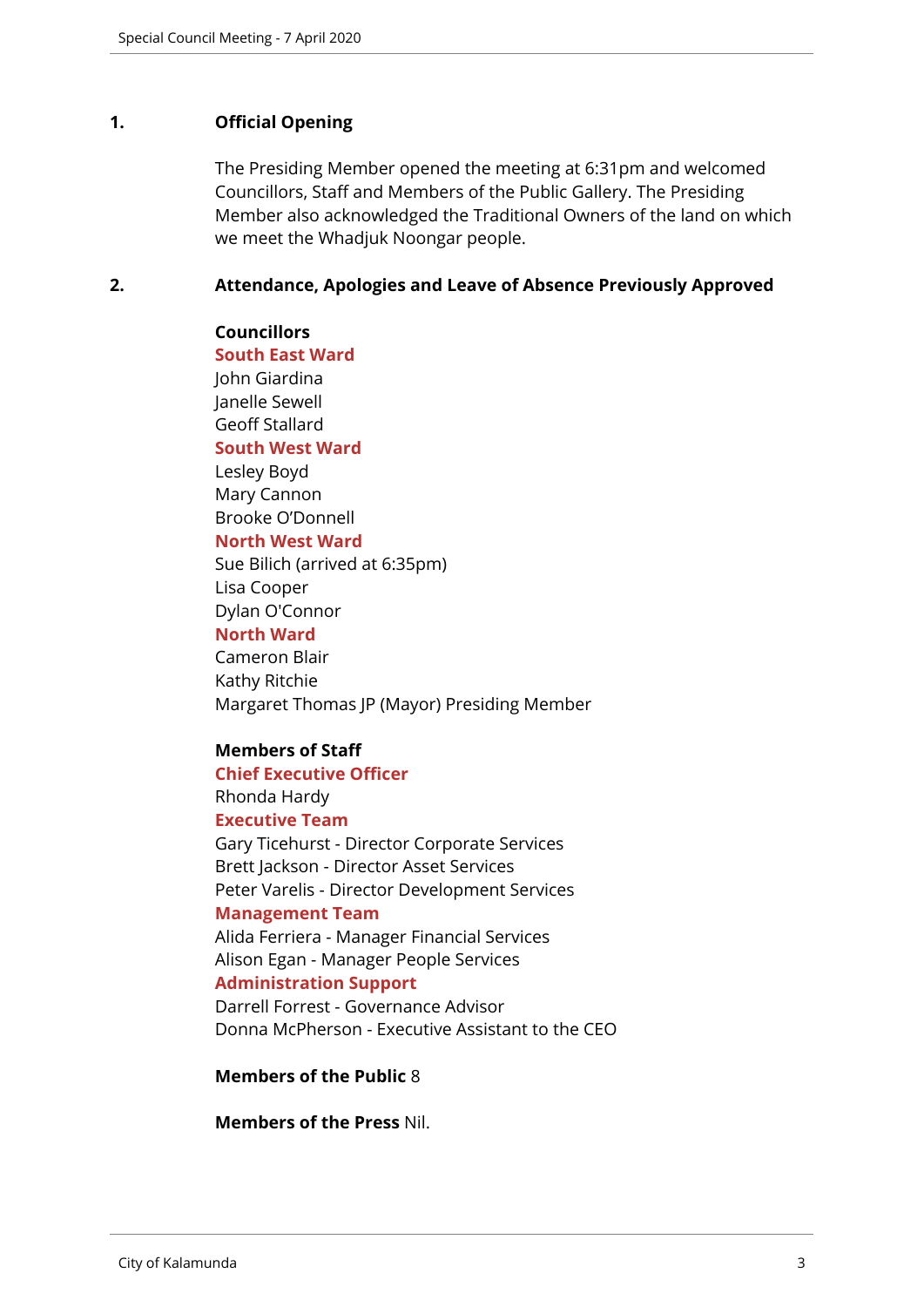## **Apologies**

Nil.

**Leave of Absence Previously Approved** Nil.

## <span id="page-3-0"></span>**3. Public Question Time**

*A period of not less than 15 minutes is provided to allow questions from the gallery on matters relating to the functions of this meeting. For the purposes of Minuting, these questions and answers will be summarised.*

## 3.1 Mr Peter Forrest - 36 Panoramic Terrace, Kalamunda

- Q. As there is no media present at this meeting will a transcript of this meeting be available to the public without charge.
- A. The Chief Executive Officer advised the media had requested a recording of the meeting be provided to them. The City is investigating live streaming of public meetings in accordance with a Council Resolution. The City will make available the sound recording of tonight's meeting and waive the charge.

## <span id="page-3-1"></span>**4. Petitions/Deputations**

- 4.1 A deputation was received from Mr Russell Tosh regarding Item 8.1.1. Zig Zag Scenic Drive: Proposed Temporary Measures. Mr Tosh spoke in favour of the closure of Zig Zag Scenic Drive.
- 4.2 A deputation was received from Mr Johannes Pannekoek regarding Item 8.1.1. Zig Zag Scenic Drive: Proposed Temporary Measures. Mr Pannekoek spoke in favour of the closure of the Zig Zag Scenic Drive.
- 4.3 A deputation was received from Mr Andy Farrant regarding Item 8.1.1. Zig Zag Scenic Drive: Proposed Temporary Measures. Mr Farrant's deputation, in favour of the closure of the Zig Zag Scenic Drive, was received in writing and read to the meeting.
- 4.4 A deputation was received from Mr Isaac George regarding Item 8.1.1. Zig Zag Scenic Drive: Proposed Temporary Measures. Mr George spoke in favour of the closure of the Zig Zag Scenic Drive.
- 4.5 A deputation was received from Ms Leigh Hambly regarding Item 8.1.3 COVID-19 Pandemic – Budget Setting Parameters and Principles 2020/21 and changes to budget 2019/20. Ms Hambly's deputation, in favour of the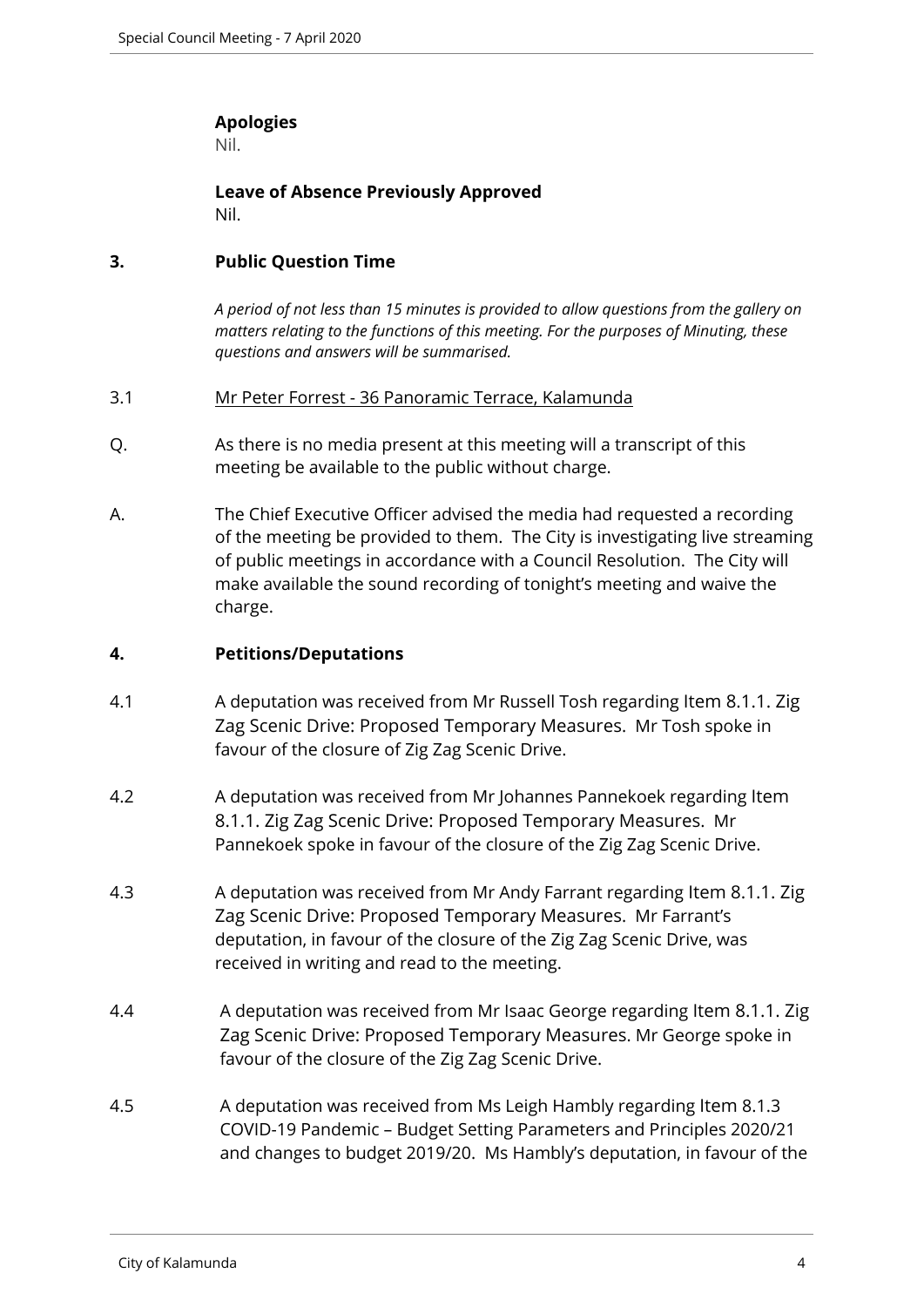recommendations of the report, was received in writing and read to the meeting.

- 4.6 A deputation was received from Mr Stephen Price MLA , Member for Forrestfield, regarding Item 8.1.3 COVID-19 Pandemic – Budget Setting Parameters and Principles 2020/21 and changes to budget 2019/20. Mr Price spoke in support of the recommendations of the report and provided an overview to the meeting of the measures taken to support the community by the State Government.
- 4.7 A deputation was received from Dr Shayne Silcox. Dr Silcox spoke to each item on the agenda. Dr Silcox supported the recommendations presented for all matters to be considered.

## <span id="page-4-0"></span>**5. Announcements by the Member Presiding Without Discussion**

5.1 Nil.

## <span id="page-4-1"></span>**6. Matters for Which the Meeting may be Closed**

6.1 Nil.

## <span id="page-4-2"></span>**7. Disclosure of Interest**

## **7.1. Disclosure of Financial and Proximity Interests**

- a. Members must disclose the nature of their interest in matter to be discussed at the meeting. (Section 5.56 of the *Local Government Act 1995*.)
- b. Employees must disclose the nature of their interest in reports or advice when giving the report or advice to the meeting. (Section 5.70 of the *Local Government Act 1995*.)
- 7.1.1 Nil.

## **7.2. Disclosure of Interest Affecting Impartiality**

- a. Members and staff must disclose their interest in matters to be discussed at the meeting in respect of which the member or employee had given or will give advice.
- 7.2.1 Nil.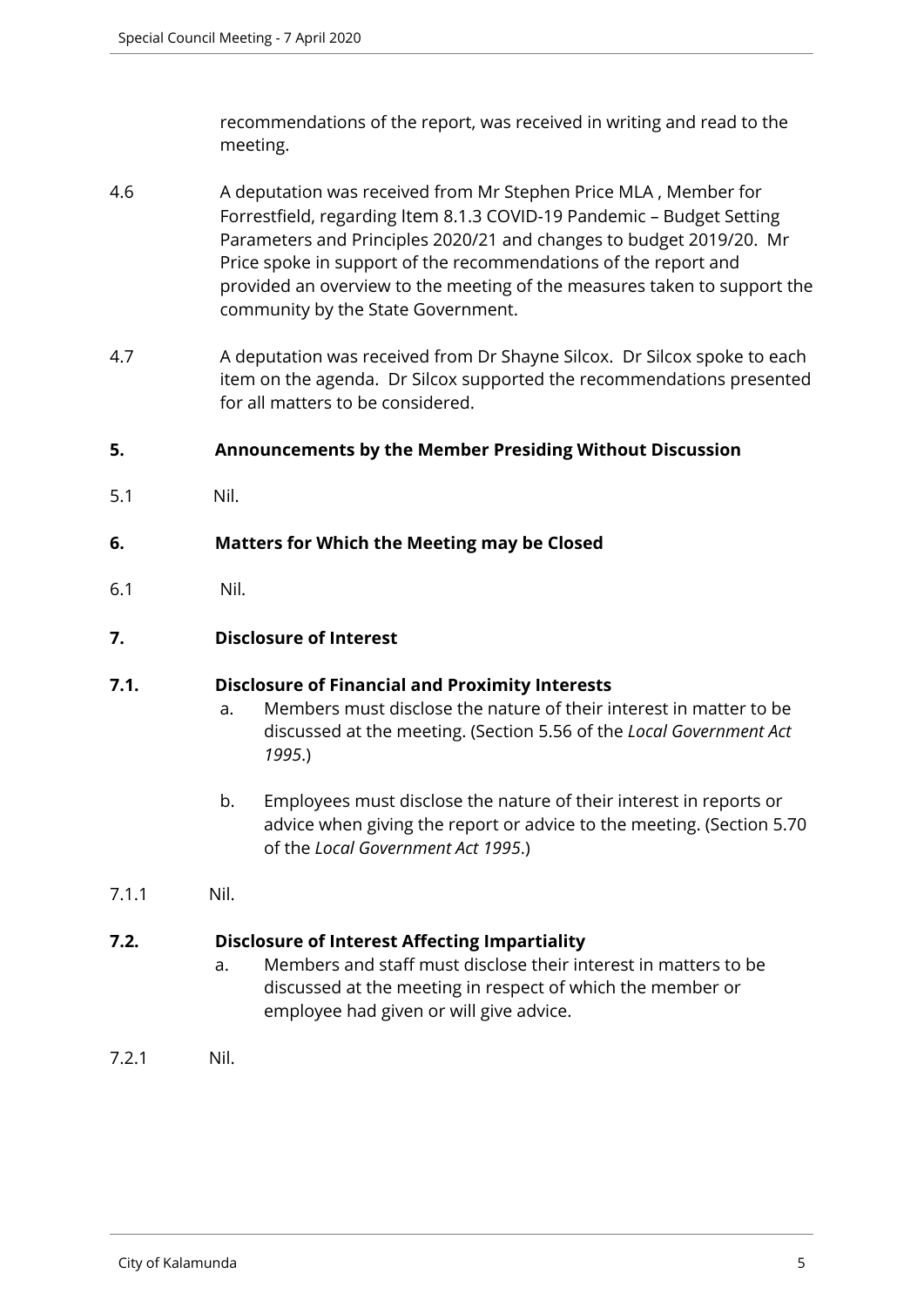## <span id="page-5-0"></span>**8. Reports to Council**

## <span id="page-5-1"></span>**8.1. Chief Executive Officer Reports**

## <span id="page-5-2"></span>**8.1.1. Zig Zag Scenic Drive: Proposed Temporary Measures**

#### *Declaration of financial / conflict of interests to be recorded prior to dealing with each item.*

| Previous             | OCM183/2013; OCM74/2014; OCM 90/2014                                                              |
|----------------------|---------------------------------------------------------------------------------------------------|
| <b>Items</b>         |                                                                                                   |
| Directorate          | Asset Services                                                                                    |
| <b>Business Unit</b> | Asset Services                                                                                    |
| File Reference       | HU-PUH-007                                                                                        |
| Applicant            | N/A                                                                                               |
| Owner                | City of Kalamunda                                                                                 |
| Attachments          | Zig Zag Scenic Drive - Analysis of Road Closure<br>1.<br>Options and Outcomes [8.1.1.1 - 2 pages] |

## **TYPE OF REPORT**

|   | Advocacy    | When Council is advocating on behalf of the community to<br>another level of government/body/agency                                                                                                                                                                                                                                                                                                                                |
|---|-------------|------------------------------------------------------------------------------------------------------------------------------------------------------------------------------------------------------------------------------------------------------------------------------------------------------------------------------------------------------------------------------------------------------------------------------------|
| X | Executive   | When Council is undertaking its substantive role of direction<br>setting and oversight (e.g. accepting tenders, adopting plans<br>and budgets                                                                                                                                                                                                                                                                                      |
|   | Information | For Council to note                                                                                                                                                                                                                                                                                                                                                                                                                |
|   | Legislative | Includes adopting Local Laws, Town Planning Schemes and<br>Policies. When Council determines a matter that directly<br>impacts a person's rights and interests where the principles of<br>natural justice apply. Examples include town planning<br>applications, building licences, other permits or licences<br>issued under other Legislation or matters that could be<br>subject to appeal to the State Administrative Tribunal |

## **STRATEGIC PLANNING ALIGNMENT**

*Kalamunda Advancing Strategic Community Plan to 2027*

**Priority 1: Kalamunda Cares and Interacts Objective 1.2** - To provide a safe and healthy environment for community to enjoy. *Strategy - 1.2.1* Facilitate a safe community environment.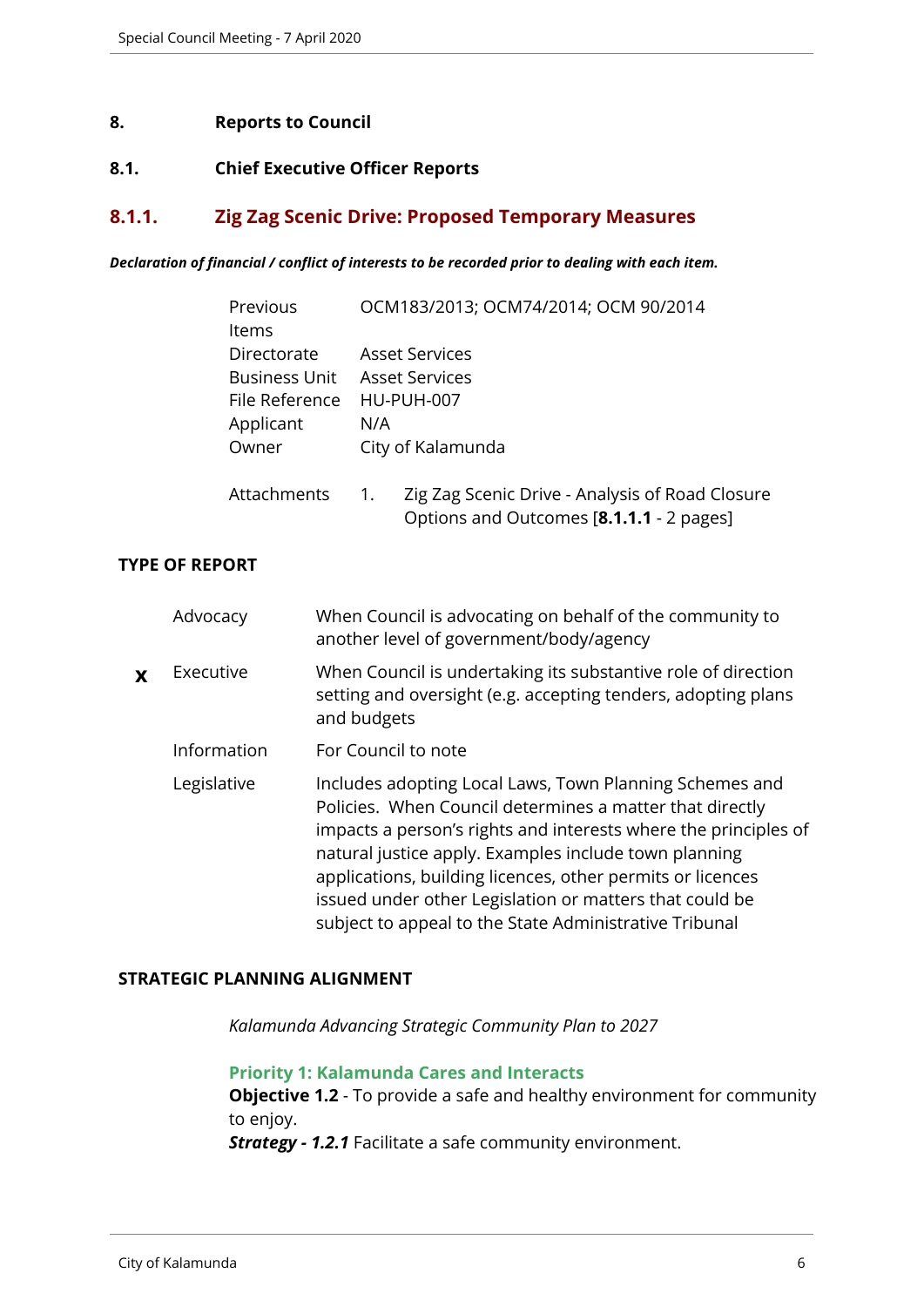## **Priority 2: Kalamunda Clean and Green**

**Objective 2.3** - To reduce the amount of waste produced and increase the amount of reuse and recycling of waste. *Strategy 2.3.1* - Identify and implement strategies to reduce waste.

## **Priority 3: Kalamunda Develops**

**Objective 3.4** - To be recognised as a preferred tourism destination. *Strategy 3.4.1* - Facilitate, support and promote, activities and places to visit.

## **EXECUTIVE SUMMARY**

- 1. The purpose of this report is to seek Council direction regarding temporary measures that could be implemented at Zig Zag Scenic Drive (ZZSD) and nearby streets to address concerns raised by Councillors.
- 2. Ward Councillors have raised with the Administration concerns from some residents regarding hooning and antisocial behaviour in this area. Councillors discussed the matter with the Administration at a Strategy Session on 31 March 2020.
- 3. It is feasible to implement some temporary measures regarding ZZSD and the Administration seeks Council determination to a preferred course of action.

## **BACKGROUND**

- 4. In June 2014, Council received a report outlining the community engagement undertaken regarding ZZSD. The relevant Council Decision (OCM90/2014) proposed, in essence, a sequence of traffic calming and parking improvements in Lascelles Parade and further development of measures aimed at tourism and addressing antisocial behaviour.
- 5. The traffic calming and parking improvements have been undertaken in subsequent years as budgets permit, however no substantive position has been determined regarding the future development of ZZSD.
- 6. The City has also adopted the Cycling Master Plan 2017 which included a key strategy that ZZSD be closed to vehicles to facilitate pedestrian and cyclists going up and down the hill. This adoption of the Cycling Master Plan was subject to further determination regarding the future of ZZSD.
- 7. Ward Councillors have raised concerns regarding the increase in hooning and antisocial activity in the area (amongst other matters) and this has been discussed at strategy sessions with Council and the Administration through 2019 and 2020.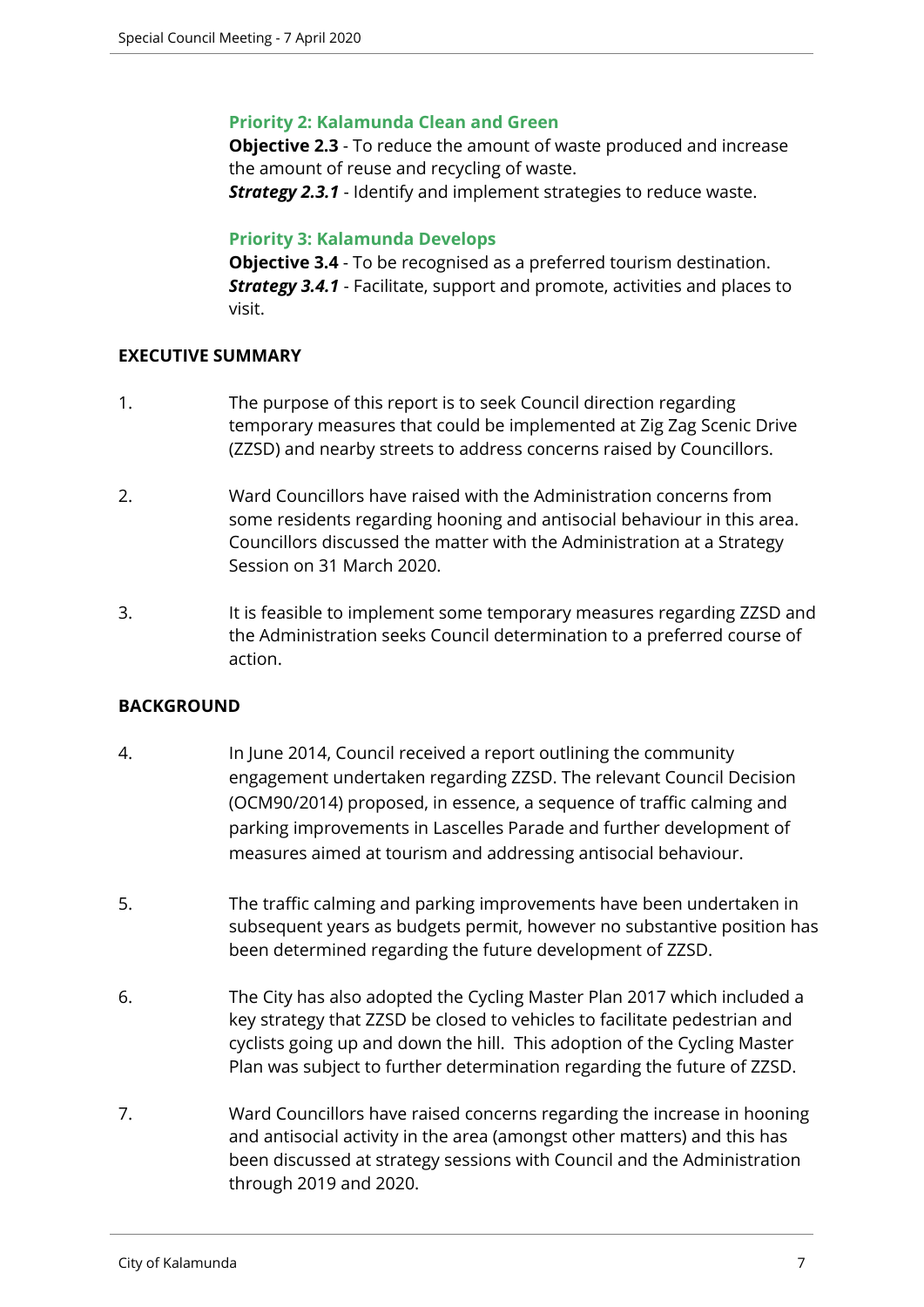8. A strategy session undertaken on 31 March 2020 outlined key issues for consideration. This report now seeks Council direction on the matter.

## **DETAILS AND ANALYSIS**

- 9. It is considered the following are the main issues requiring attention in this matter:
	- a) hooning and vehicle rollovers due to excessive speed in Lascelles Parade;
	- b) hooning in ZZSD;
	- c) antisocial behaviour at the upper car park in Lascelles Parade;
	- d) antisocial behaviour in the vehicle pull off bays on ZZSD including supposed illicit drug dealing and consumption;
	- e) illegal overnight camping by the side of the road in ZZSD where facilities are not set up for this activity;
	- f) litter and dumping, as well as human waste products including faeces, used sanitary napkins and toilet paper by way of example;
	- g) four-wheel drive vehicles cutting trails into the Gooseberry Hill National Park from ZZSD and damaging the natural environment;
	- h) conflicts between vehicles driving down ZZSD; and
	- i) the desire to enhance tourism within the City and the role the ZZSD would play in this.
- 10. All of the issues raised above can be linked, wholly or partially to vehicle activity on Lascelles Parade and ZZSD. A presentation to Councillors set out what anticipated benefits or reduction in amenity would occur if road access was:
	- a) no change to current access; or
	- b) closure of ZZSD 'after hours'; or
	- c) closure of ZZSD to all vehicles with access only for pedestrians and cyclists.

The anticipated change in each issue depending on the scenario is provided as Attachment 1 to this report.

- 11. Whilst the permanent closure to vehicles appears to have substantive benefits in dealing with the issues, it is recognised this may incur substantial criticism towards the City.
- 12. It is considered then the City proceed with a trial of the selected outcome (unless no change was determined) and gather factual data as to any changes to the issues as a result of the trial. A subsequent report to Council after the trial would then allow informed judgement as to what permanent measures are needed.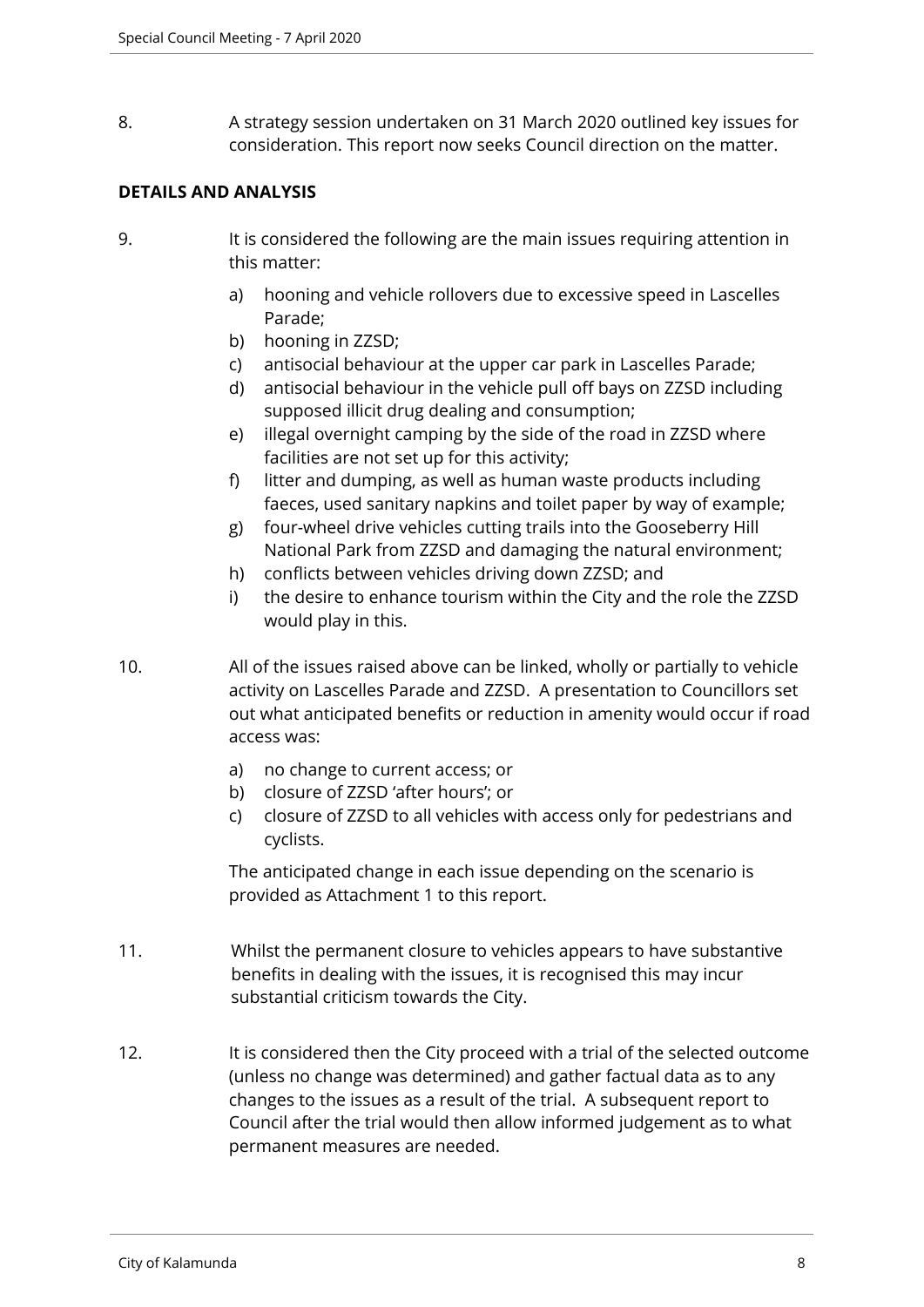- 13. It is recommended any trial be undertaken for a three-month period with appropriate delay in commencing to complete traffic counts and other data gathering currently underway and compliance to prescribed periods of notice.
- 14. In regard to the hooning issues on Lascelles Parade, a recommended a series of substantive traffic calming devices, such as chicanes and road narrowings, could be installed to substantially reduce available sections of roadway where vehicles can 'get up to speed' or undertake 'doughnuts' on the road. The estimated cost of this is being developed and will be listed in the draft 2020/21 Capital Works program for consideration.
- 15. It is further proposed, once a determination is made as to the long-term vehicle access to ZZSD (open / partial closed / fully closed), the City can then develop an appropriate tourism strategy taking into account vehicle access. It would be premature at this stage to commence this strategy.

## **APPLICABLE LAW**

16. The *Local Government Act 1995* prescribes arrangements for temporary or permanent road closures.

## **APPLICABLE POLICY**

17. Nil.

## **STAKEHOLDER ENGAGEMENT**

18. If Council wish to proceed as soon as possible with any measures, then the Community will be informed of the actions being undertaken.

## **FINANCIAL CONSIDERATIONS**

19. Installation of manually operated gates for the trial would be in the order of \$20,000 with a further \$4,000 to have a security contractor attend to close them each evening for a three-month period.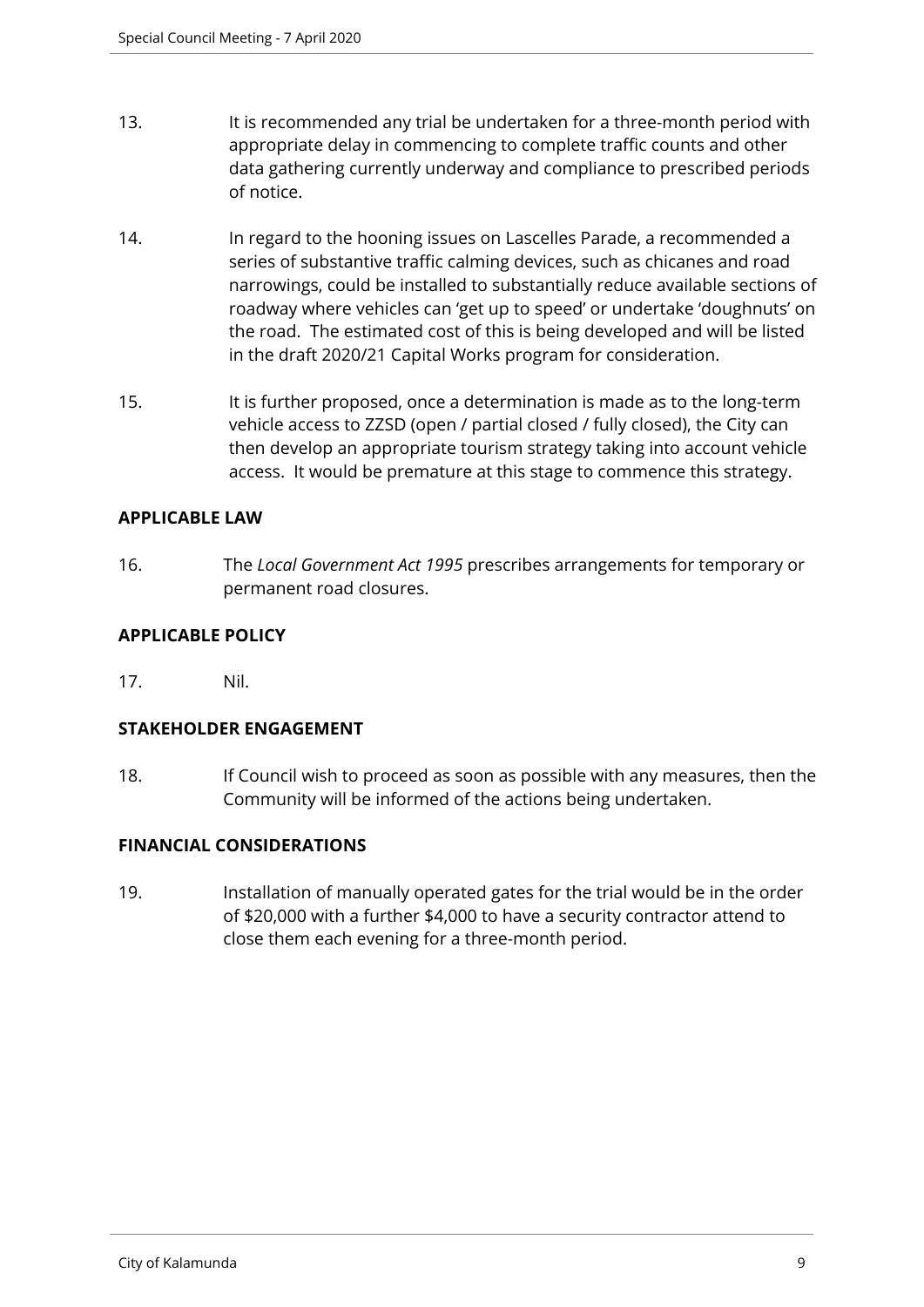## **SUSTAINABILITY**

## **Social Implications**

20. Potential to reduce antisocial behaviour.

## **Economic Implications**

21. Potential to grow tourism.

## **Environmental Implications**

22. Potential to protect Gooseberry Hill National Park.

## **RISK MANAGEMENT**

23. **Risk**: That significant criticism is levelled towards the City as a result of any decision made to address, or not address, the issues regarding vehicles on Zig Zag Scenic Drive.

| Consequence                                                            | Likelihood     | <b>Rating</b> |
|------------------------------------------------------------------------|----------------|---------------|
| Moderate                                                               | Almost Certain | High          |
| <b>Action/Strategy</b>                                                 |                |               |
| Council clearly communicate that undertaking a trial of any changes is |                |               |
| such to gauge the impact and then determine if permanent measures      |                |               |
| are warranted.                                                         |                |               |
|                                                                        |                |               |

## **CONCLUSION**

24. It is recognised there is no perfect solution that can be funded at an acceptable level. The matters and options raised allow Council to make a decision as to how to deal with the matter.

## **Voting Requirements: Simple Majority**

#### **RECOMMENDATION**

That Council:

- 1. NOTE provision of traffic calming measures for Lascelles Parade will be listed for consideration by Council as part of the draft 2020/2021 Budget process.
- 2. DETERMINE not to close Zig Zag Scenic Drive to vehicles at this time;

**OR**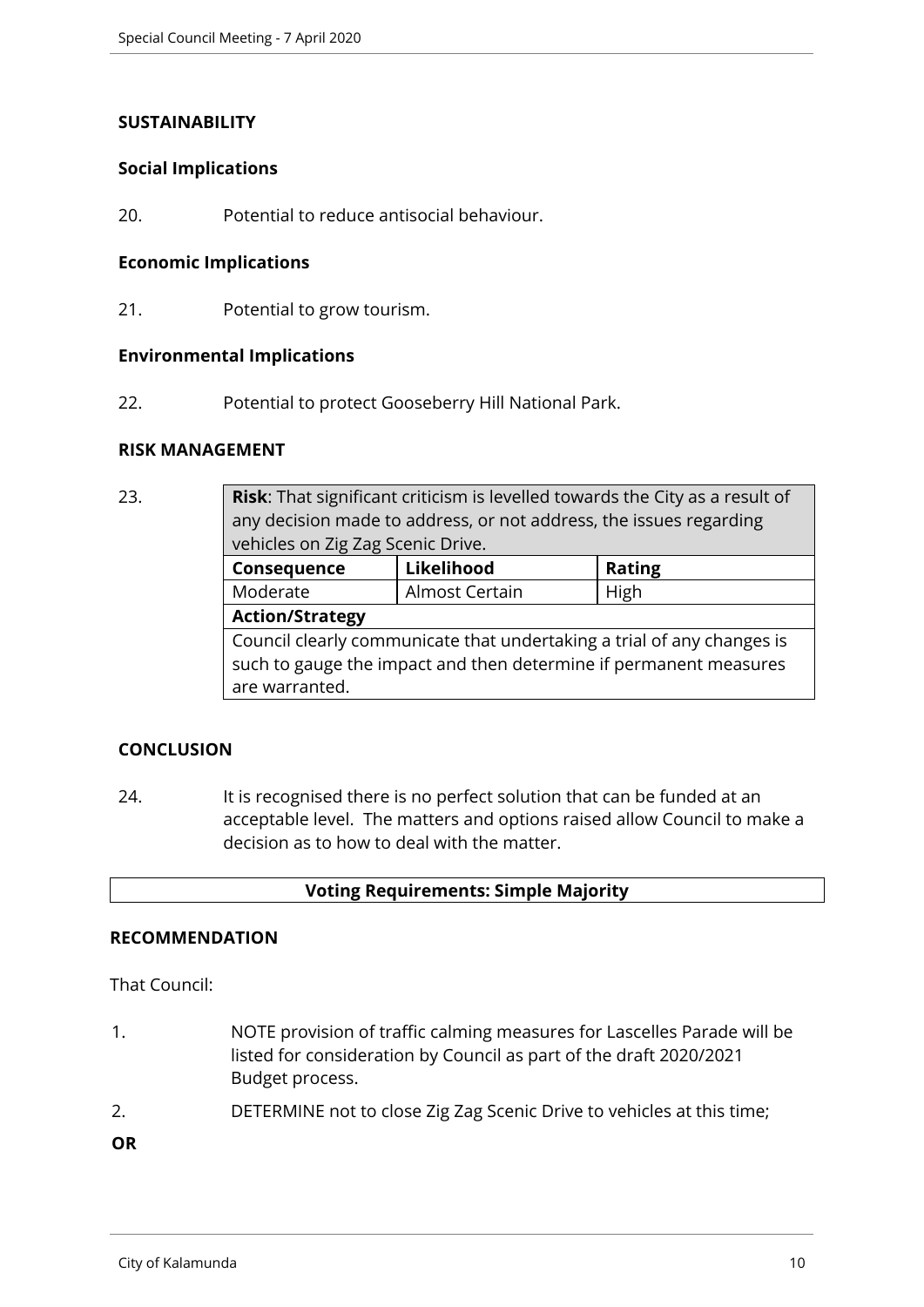2. UNDERTAKE a three-month trial of closing Zig Zag Scenic Drive to vehicles between the hours of \_\_\_\_\_ PM and \_\_\_\_\_\_ AM, seven days per week to commence by 30 May 2020;

## **OR**

2. UNDERTAKE a three-month trial of closing Zig Zag Scenic Drive to vehicles at all times to commence by 30 May 2020.

 Cr Blair presented an amendment to the recommendation as presented. A seconder was received for the amendment. Cr Boyd foreshadowed an additional amendment. Cr Boyd's additional amendment was accepted by the mover and seconder and included in the recommendation.

## RESOLVED SCM 43/2020

- 1. NOTE provision of traffic calming measures for Lascelles Parade will be listed for consideration by Council as part of the draft 2020/2021 Budget process.
- 2. UNDERTAKE a six-month trial of closing Zig Zag Scenic Drive to vehicles at all times to commence by 30 May 2020.
- 3. REQUEST the Chief Executive Officer provide a report on the results of the temporary closure, and a recommendation for a permanent solution including recommendations for preparing a resultant Tourism strategy for this area.
- Moved: **Cr Cameron Blair**
- Seconded: **Cr Margaret Thomas**
- Vote: **CARRIED UNANIMOUSLY (12/0)**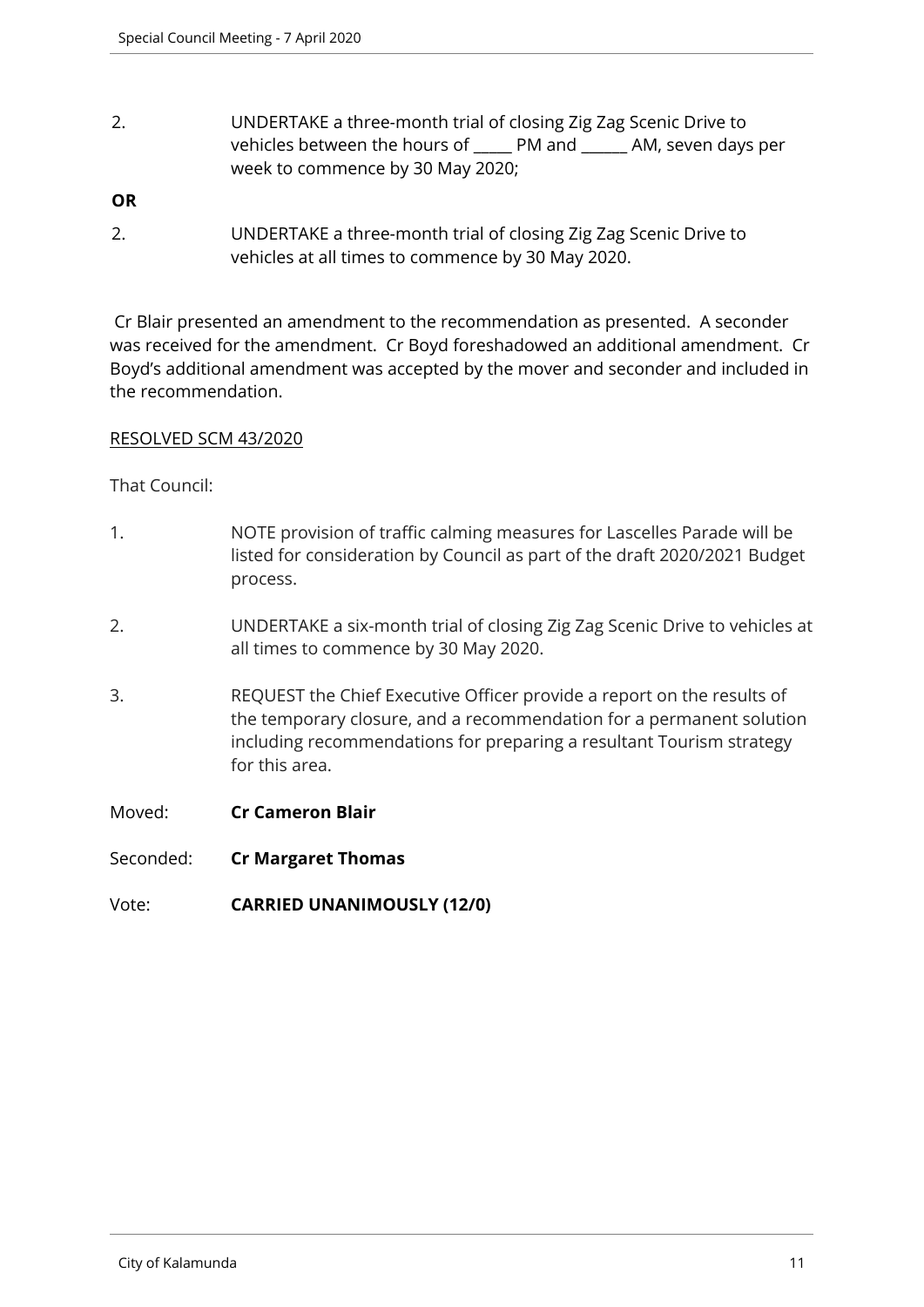# ZIG ZAG SCENIC DRIVE (ZZSD): OPTIONS FOR CONSIDERATION

| <b>Issue No.</b> | <b>Issue</b>                               | <b>Description &amp; Discussion</b>                                                                                                                                                                 |
|------------------|--------------------------------------------|-----------------------------------------------------------------------------------------------------------------------------------------------------------------------------------------------------|
|                  | Hooning - Zig Zag Scenic Drive             | Burnouts and doughnuts on road, disturbing peace of nearby residents<br>especially at night.                                                                                                        |
| 2                | Hooning - Lascelles Parade                 | As above but greater proximity to residents and increase risk of vehicle crashes<br>impacting private property.                                                                                     |
| 3                | Littering and Dumping                      | Discarded rubbish, human organic waste, other waste and dumping along<br>ZZSD. Unsafe and unsanitary clean up required.                                                                             |
| 4                | Camping                                    | Apart from being illegal, leads to increased litter and dumping.                                                                                                                                    |
| 5                | <b>Illicit Drug Activity</b>               | Instances of drug trading and drug consumption - antisocial behaviour spoiling<br>enjoyment of others.                                                                                              |
| 6                | Bicycle - Vehicle Conflict                 | Some cyclists do the wrong thing and cycle uphill on ZZSD and can cause<br>conflict with vehicles coming down ZZSD and risks of accidents and injuries.                                             |
| 7                | Sightseeing - ZZSD                         | Visitors in vehicles can pull off ZZSD at several points and enjoy the views of the<br>Gooseberry Hill National Park and City, especially during early evening when<br>City lights are switched on. |
| 8                | Sightseeing - Lascelles Parade carpark     | As above but with different aspects.                                                                                                                                                                |
| 9                | Damage to Gooseberry Hill National<br>Park | Vehicles (predominantly four-wheel drives) carve tracks into the Gooseberry Hill<br>National Park from ZZSD causing damage to the natural environment and<br>accelerating erosion.                  |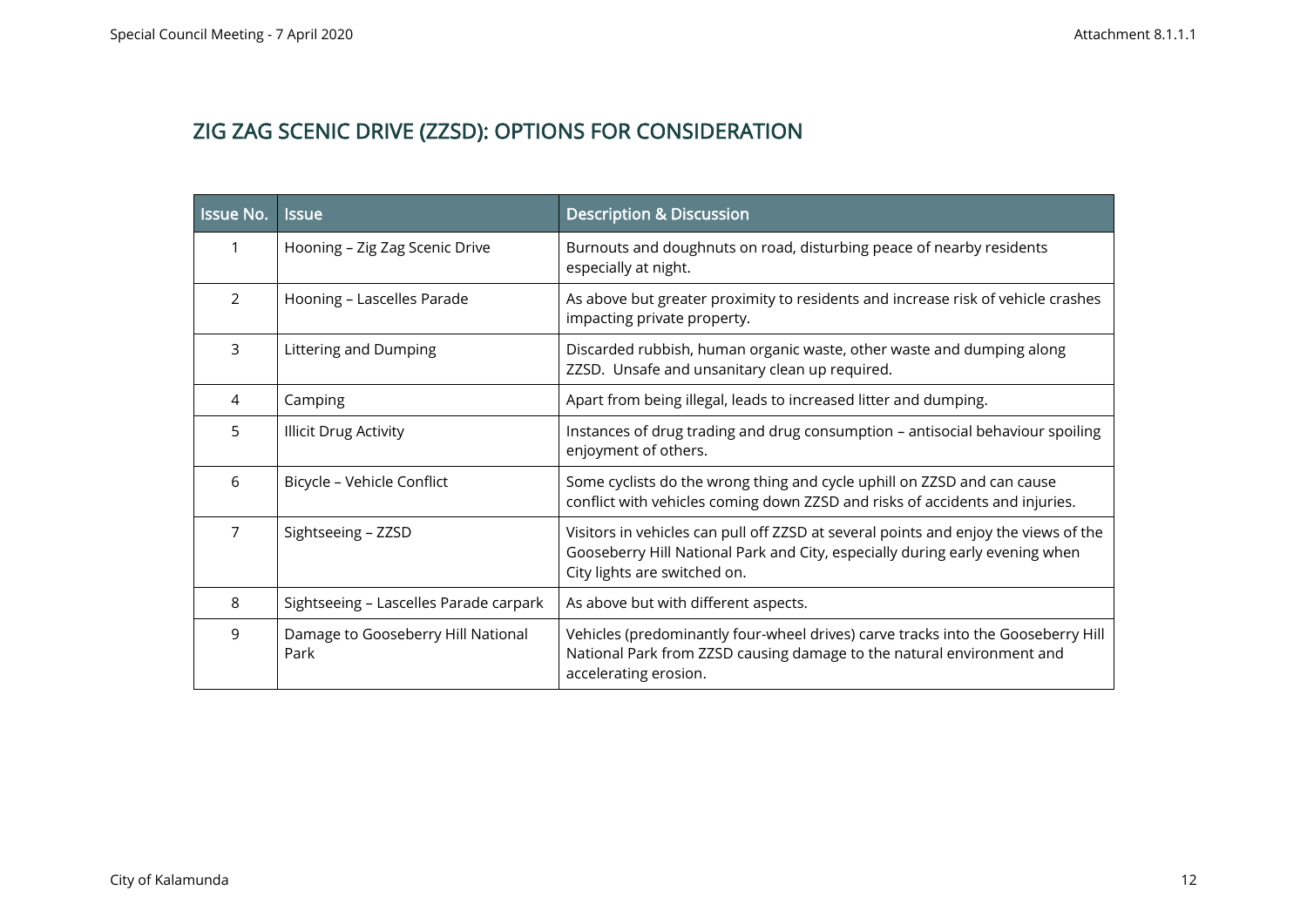# ZIG ZAG SCENIC DRIVE (ZZSD): OPTIONS FOR CONSIDERATION

| Scenario $\rightarrow$ : | No Change to Existing Vehicle<br><b>Access Arrangements</b> | Vehicle Access stopped "after hours" 1                                       | Vehicle Access stopped at all times,<br>pedestrians and cyclists allowed<br>2-way access |
|--------------------------|-------------------------------------------------------------|------------------------------------------------------------------------------|------------------------------------------------------------------------------------------|
| <b>Issue No.</b>         |                                                             | <b>Outcome Anticipated</b>                                                   |                                                                                          |
| 1                        | No change to current situation                              | Would reduce disturbances at night                                           | Would mitigate issue completely                                                          |
| $\overline{2}$           | No change to current situation                              | May see reduction in vehicles who<br>cannot continue down ZZSD               | May see reduction in vehicles who<br>cannot continue down ZZSD                           |
| $\overline{3}$           | No change to current situation                              | Not anticipated to have substantive<br>reduction                             | Would see substantive reduction                                                          |
| 4                        | No change to current situation                              | No change, vehicles would enter<br>before access is closed                   | Would be reduced to whatever can<br>be carried 'on your back'                            |
| 5                        | No change to current situation                              | Anticipate some reduction but move<br>problem elsewhere                      | Anticipate substantial reduction but<br>move problem elsewhere                           |
| $6\phantom{1}$           | No change to current situation                              | No change - almost all cyclists are day<br>use                               | Would mitigate issue completely                                                          |
| 7                        | No change to current situation                              | Depending on close time, wouldn't<br>negatively impact enjoyment of visitors | Would be a negative outcome as<br>visitors unable to drive down ZZSD                     |
| 8                        | No change to current situation                              | No change to current benefit                                                 | No change to current benefit                                                             |
| 9                        | No change to current situation                              | Do not anticipate any substantive<br>improvement                             | Would mitigate issue completely                                                          |

1: After Hours is not yet defined, but assumed after sunset but before say 10pm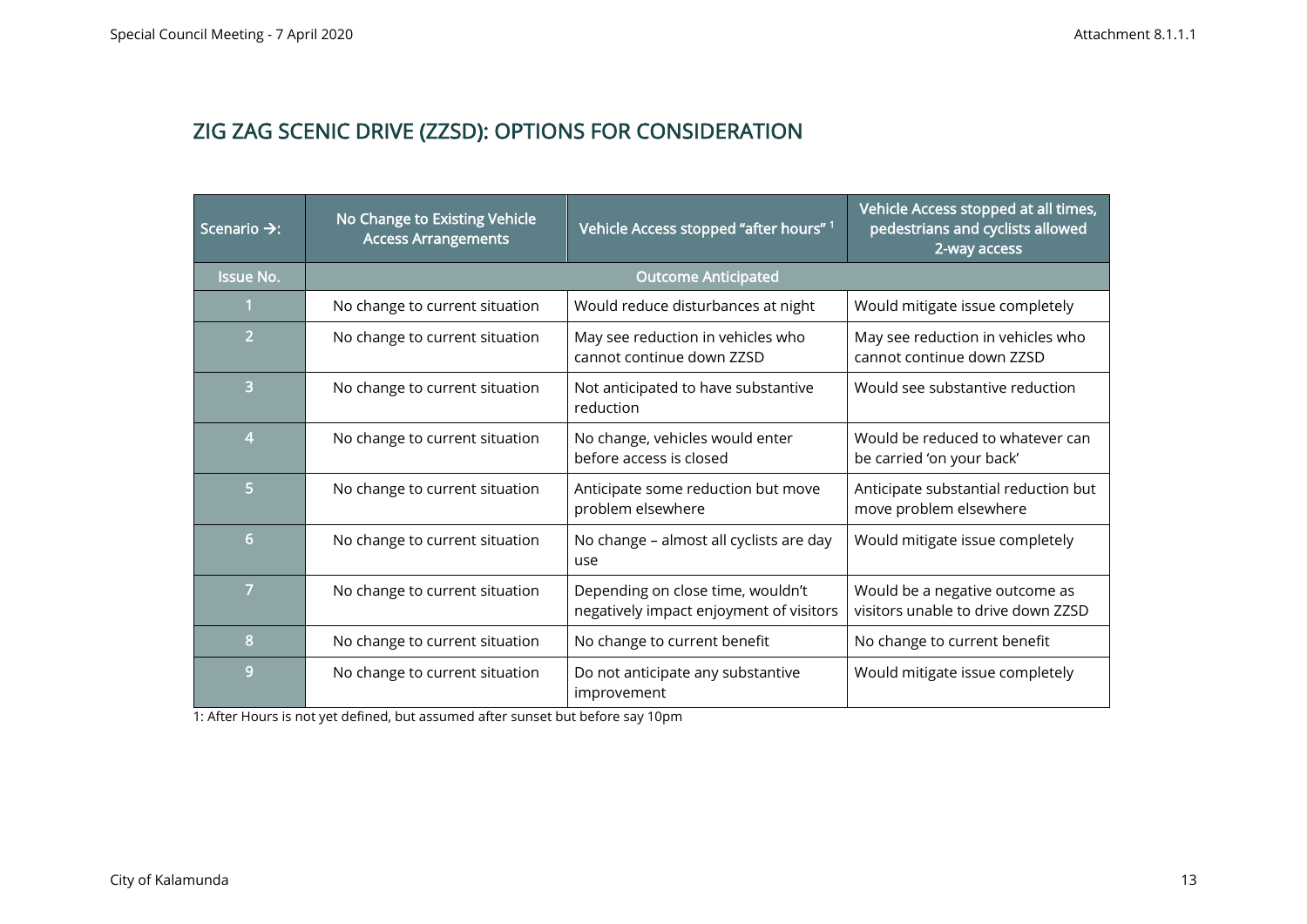## <span id="page-13-0"></span>**8.1.2. Adoption of Policy - COVID 19 - Financial Hardship**

*Declaration of financial / conflict of interests to be recorded prior to dealing with each item.*

| Previous       |                  |                                                                   |
|----------------|------------------|-------------------------------------------------------------------|
| <b>Items</b>   |                  |                                                                   |
| Directorate    |                  | Chief Executives Office                                           |
| Business Unit  |                  | Governance and Legal                                              |
| File Reference | N/A              |                                                                   |
| Applicant      |                  |                                                                   |
| Owner          |                  |                                                                   |
|                |                  |                                                                   |
| Attachments    | $\overline{1}$ . | Draft policy - COVID 19 Financial Hardship [8.1.2.1 -<br>3 pages] |

#### **TYPE OF REPORT**

|   | Advocacy    | When Council is advocating on behalf of the community to<br>another level of government/body/agency                                                                                                                                                                                                                                                                                                                                |
|---|-------------|------------------------------------------------------------------------------------------------------------------------------------------------------------------------------------------------------------------------------------------------------------------------------------------------------------------------------------------------------------------------------------------------------------------------------------|
|   | Executive   | When Council is undertaking its substantive role of direction<br>setting and oversight (eg accepting tenders, adopting plans<br>and budgets                                                                                                                                                                                                                                                                                        |
|   | Information | For Council to note                                                                                                                                                                                                                                                                                                                                                                                                                |
| X | Legislative | Includes adopting Local Laws, Town Planning Schemes and<br>Policies. When Council determines a matter that directly<br>impacts a person's rights and interests where the principles of<br>natural justice apply. Examples include town planning<br>applications, building licences, other permits or licences<br>issued under other Legislation or matters that could be<br>subject to appeal to the State Administrative Tribunal |

#### **STRATEGIC PLANNING ALIGNMENT**

*Kalamunda Advancing Strategic Community Plan to 2027*

#### **Priority 4: Kalamunda Leads**

**Objective 4.1** - To provide leadership through transparent governance. **Strategy 4.1.1** - Provide good governance.

#### **EXECUTIVE SUMMARY**

1. The purpose of this report is for Council to adopt a new policy in relation to financial hardship assistance from the City arising from the COVID-19 pandemic - COVID-19 – Financial Hardship (Policy) (Attachment 1).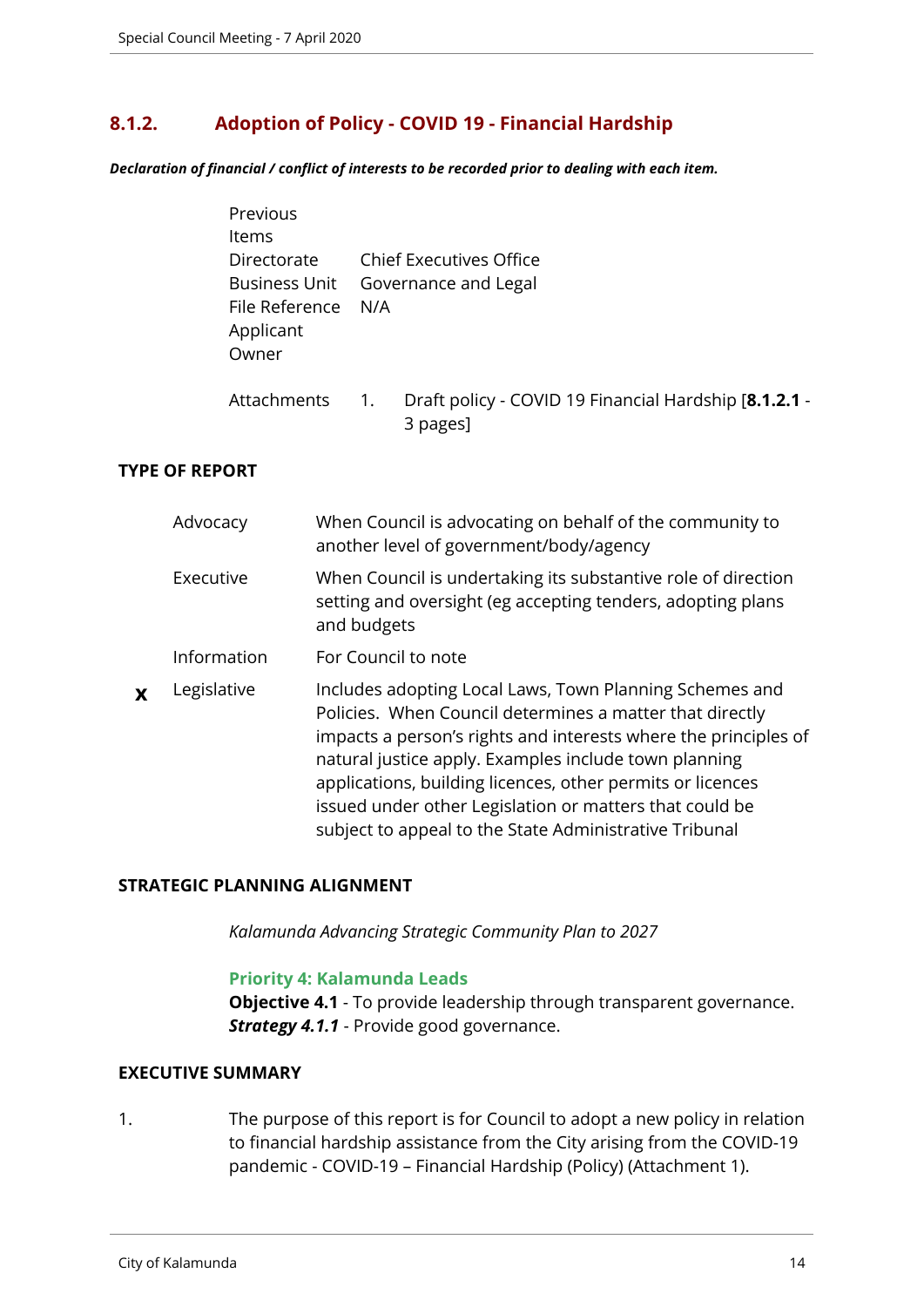- 2. The Policy has been developed to give effect to the City of Kalamunda's (City) commitment to support the whole community to meet the unprecedented challenges arising from COVID-19, the City recognises these challenges will result in financial hardship for our ratepayers.
- 3. It is recommended Council adopt the draft policy COVID-19 Financial Hardship.

## **BACKGROUND**

4. The City periodically reviews, revokes and adds new policies to ensure compliance with legislative requirements, operational and strategic objectives.

## **DETAILS AND ANALYSIS**

- 5. Local governments have been requested to consider adopting a policy to provide clear guidance to their residents of assistance that may be provided to them during the current COVID-19 pandemic and the criteria for assistance.
- 6. The Western Australian Local Government Association (WALGA) has provided guidance to local government to assist in the development of the policy.
- 7. The information provided by WALGA has been included in the draft policy and represents a considered approach by the City.
- 8. It is intended that the Policy will apply throughout the period of the emergency declarations. Once the declarations have been cancelled consideration can be given to the need to continue the Policy in its current form or if amendments may be needed to ensure assistance can be provided for an extended period.

#### **APPLICABLE LAW**

9. *Local Government Act 1995* and *Local Government (Financial Management) Regulations 1996*.

## **APPLICABLE POLICY**

10. This is a new policy to provide clear guidance to the community on assistance available from the City for financial hardship arising from COVID-19.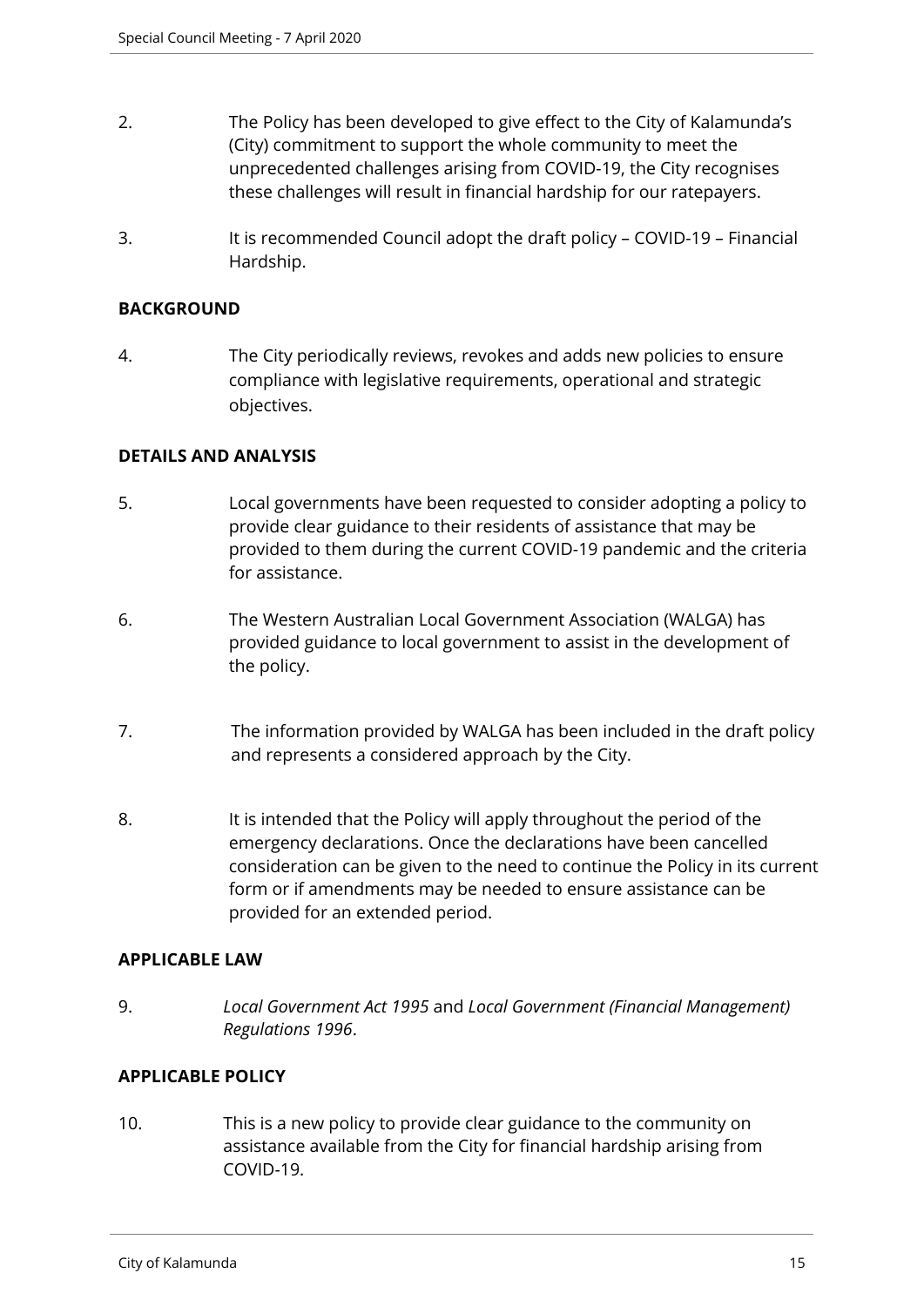## **STAKEHOLDER ENGAGEMENT**

11. Due to the urgency of responding to the current State and Public Health Emergency declarations, no community consultation has been undertaken in developing the Policy.

## **FINANCIAL CONSIDERATIONS**

12. The financial impact of adopting the Policy will depend on the level of assistance sought by the City's residents.

## **SUSTAINABILITY**

#### **Social Implications**

13. Will depend on the level of assistance sought by the City's residents.

## **Economic Implications**

14. Will depend on the level of assistance sought by the City's residents and businesses.

#### **Environmental Implications**

15. Nil.

#### **RISK MANAGEMENT**

16. **Risk**: Council does not implement strategies to facilitate the provision of assistance to residents of City in the quickest possible time during the COVID 19 pandemic. **Consequence Likelihood Rating** Moderate | Likely | Medium **Action/Strategy**

Ensure strategies are in place to meet the expectations of City residents.

## **CONCLUSION**

17. The draft Policy - COVID 19 – Financial Hardship - represents a considered approach by the City of the assistance that could be made available and the applicable criteria for financial hardship arising from the COVID 19 pandemic.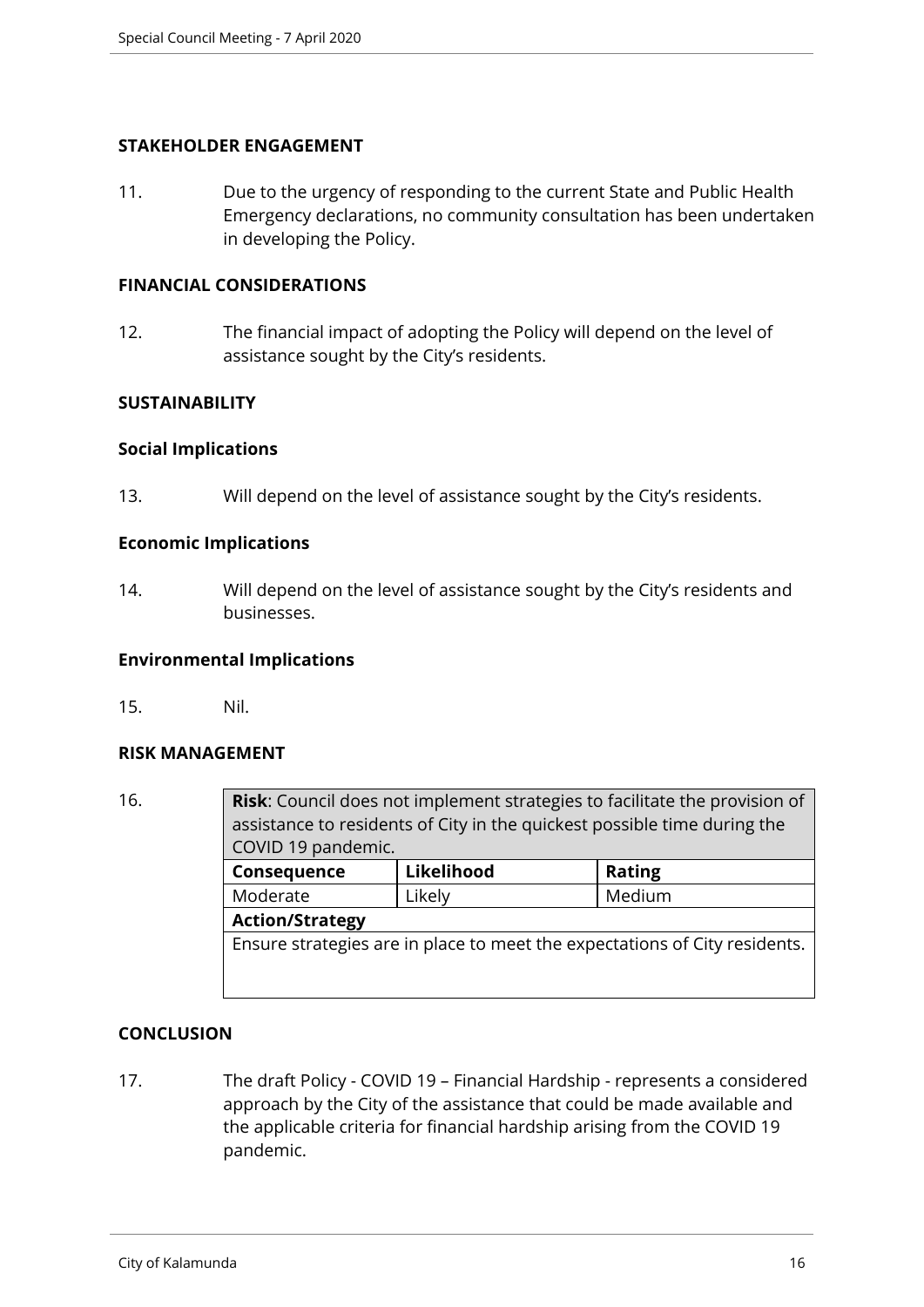Cr Bilich proposed two changes to the wording of the Policy under Section 3(2) and Section 3(3). These amendments were accepted by the mover and seconder.

## **Voting Requirements: Simple Majority**

## RESOLVED SCM 44/2020

That Council ADOPT the draft policy – COVID 19 – Financial Hardship (Attachment 1) as amended.

Moved: **Cr Dylan O'Connor**

Seconded: **Cr John Giardina**

Vote: **CARRIED UNANIMOUSLY (12/0)**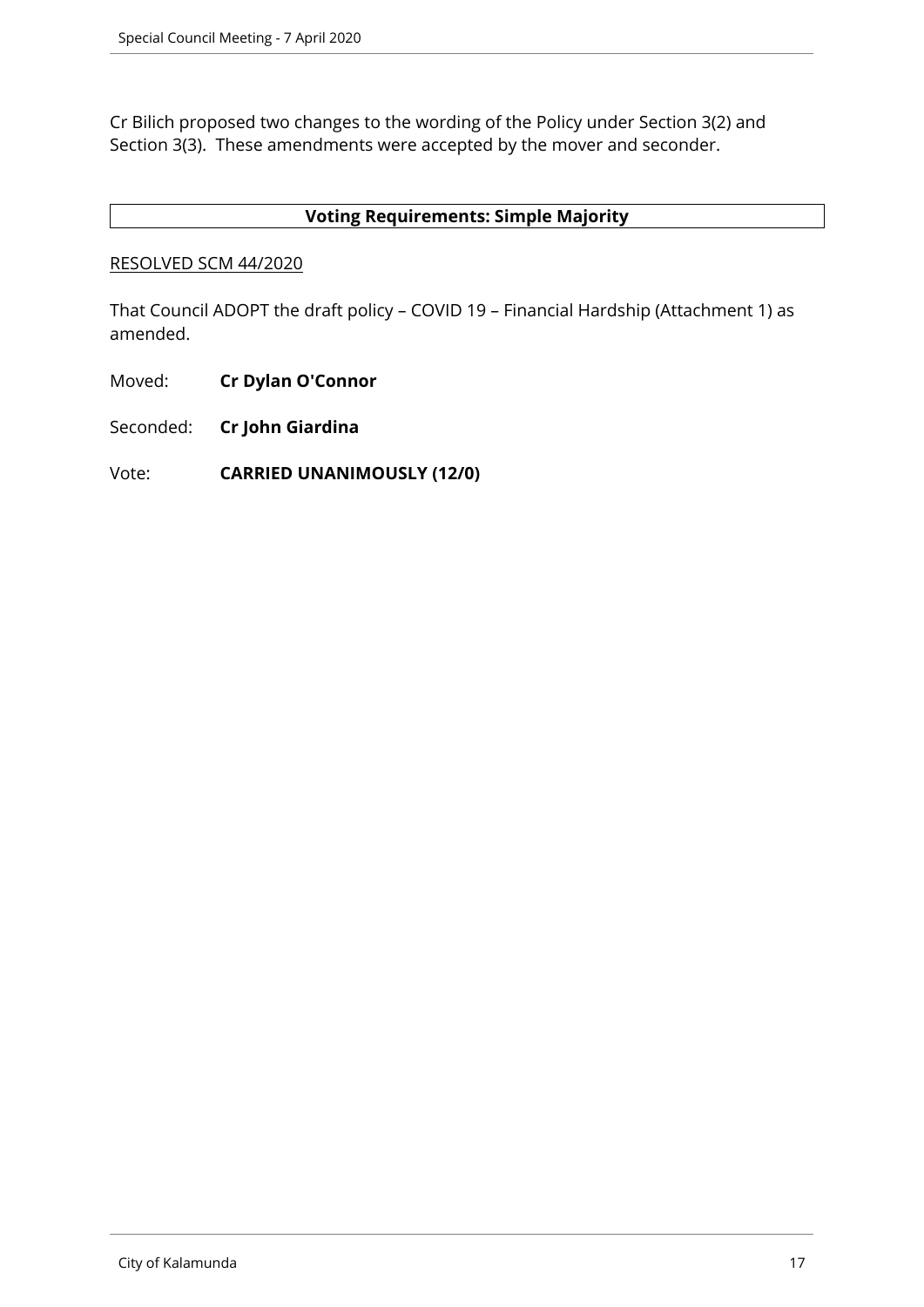

# Governance 17: COVID – 19 Financial Hardship Policy

## **1. Purpose**

To give effect to the City of Kalamunda's (the City) commitment to support the whole community to meet the unprecedented challenges arising from the COVID19 pandemic, the City recognises that these challenges will result in financial hardship for our ratepayers.

This Policy is intended to ensure that the City offer fair, equitable, consistent and dignified support to ratepayers suffering hardship, while treating all members of the community with respect and understanding at this difficult time

## **2. Policy Application**

This policy applies to:

- 1. Outstanding rates and service charges as at the date of adoption of this policy; and
- 2. Rates and service charges levied for the 2020/21 financial year.

This policy will only apply for the duration of the Western Australian State and Public Health Emergency Declarations for COVID 19.

## **3. Policy Statement**

It is a reasonable community expectation, as the City deals with the effects of the pandemic that those with the capacity to pay rates will continue to do so. For this reason the Policy is not intended to provide rate relief to ratepayers who are not able to evidence financial hardship and the statutory provisions of the *Local Government Act 1995* and *Local Government (Financial Management) Regulations 1996* will apply

## *(1) Payment difficulties, hardship and vulnerability*

Payment difficulties, or short-term financial hardship, occur where a change in a person's circumstances result in an inability to pay a rates or service charge debt.

Financial hardship occurs where a person is unable to pay rates and service charges without affecting their ability to meet their basic living needs, or the basic living needs of their dependants. The City recognises the likelihood that COVID19 will increase the occurrence of payment difficulties, financial hardship and vulnerability in our community. This policy is intended to apply to all ratepayers experiencing financial hardship regardless of their status, be they a property owner, tenant, business owner etc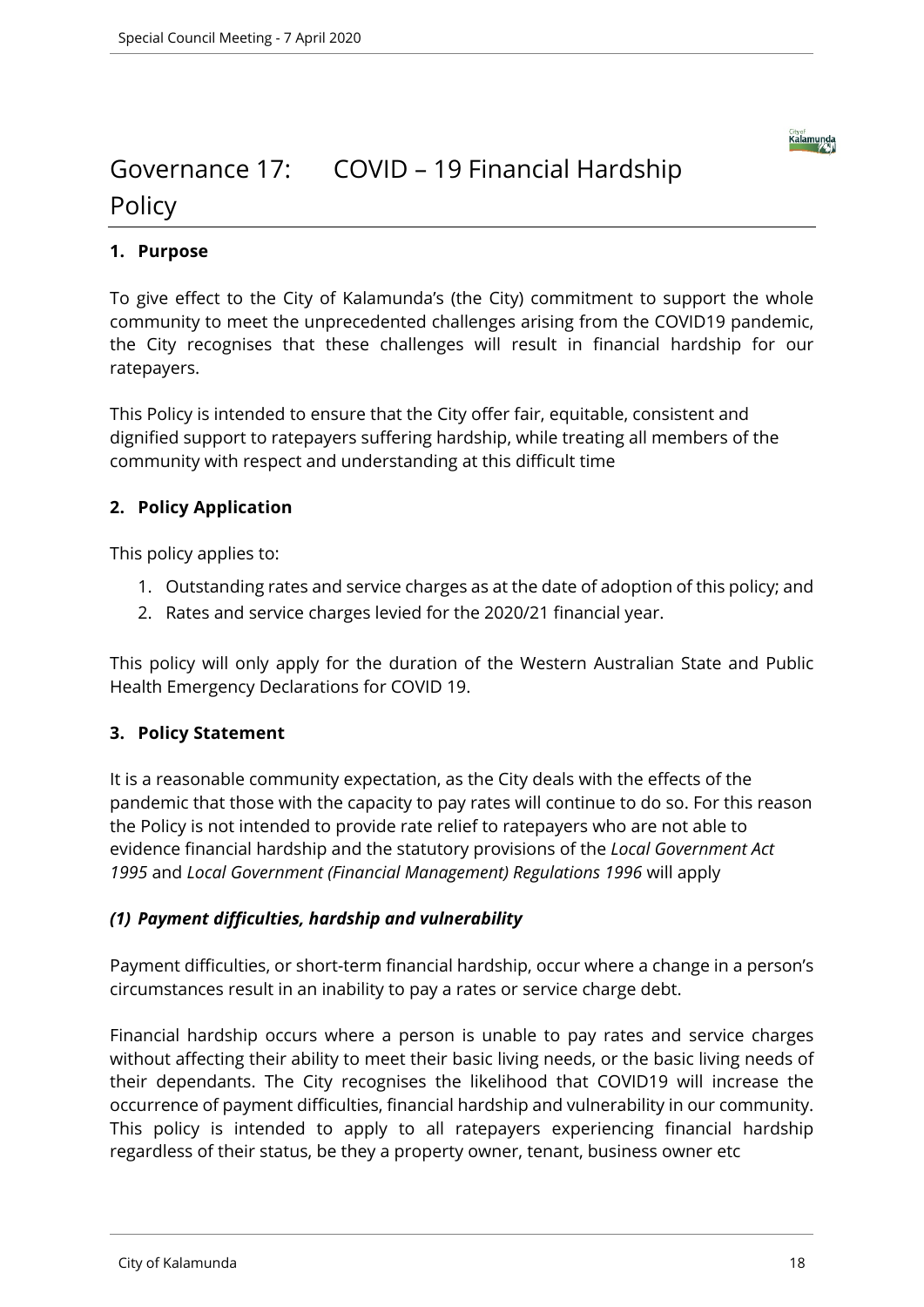## *(2) Anticipated Financial Hardship due to COVID19*

The City recognises that many ratepayers are already experiencing financial hardship due to COVID-19. We respect and anticipate the probability that additional financial difficulties will arise when their rates are received.

The City encourages ratepayers to contact the City prior to their account falls into arrears to apply for hardship consideration in accordance with the terms of this policy. Where possible and appropriate, the City will also provide contact information for a recognised financial counsellor and/or other relevant support services.

## *(3) Financial Hardship Criteria*

While evidence of hardship will be required, we recognise that not all circumstances are alike. The City will take a flexible approach to a range of individual circumstances including, but not limited to, the following situations:

- Recent unemployment or under-employment
- Sickness or recovery from sickness
- Low income or loss of income
- Unanticipated circumstances such as caring for and supporting extended family

Ratepayers are encouraged to provide any information about their individual circumstances that will be relevant for assessment. This may include demonstrating a capacity to make some payment and where possible, entering into a payment proposal. The City will consider all circumstances, applying the principles of fairness, integrity and confidentiality whilst complying our statutory responsibilities

## *(4) Payment Arrangements*

Payment arrangements facilitated in accordance with Section 6.49 of the Act are of an agreed frequency and amount. These arrangements will consider the following:

- That a ratepayer has made genuine effort to meet rate and service charge obligations in the past;
- The payment arrangement will establish a known end date that is realistic in achieving the discharge of the debt;
- The ratepayer will be responsible for informing the City of any change in circumstance that jeopardises the agreed payment schedule

## *(5) Deferment of Rates*

Deferment of rates may apply for ratepayers who have a Pensioner Card, State Concession Card or Seniors Card and Commonwealth Seniors Health Care Card registered on their property. The deferred rates balance: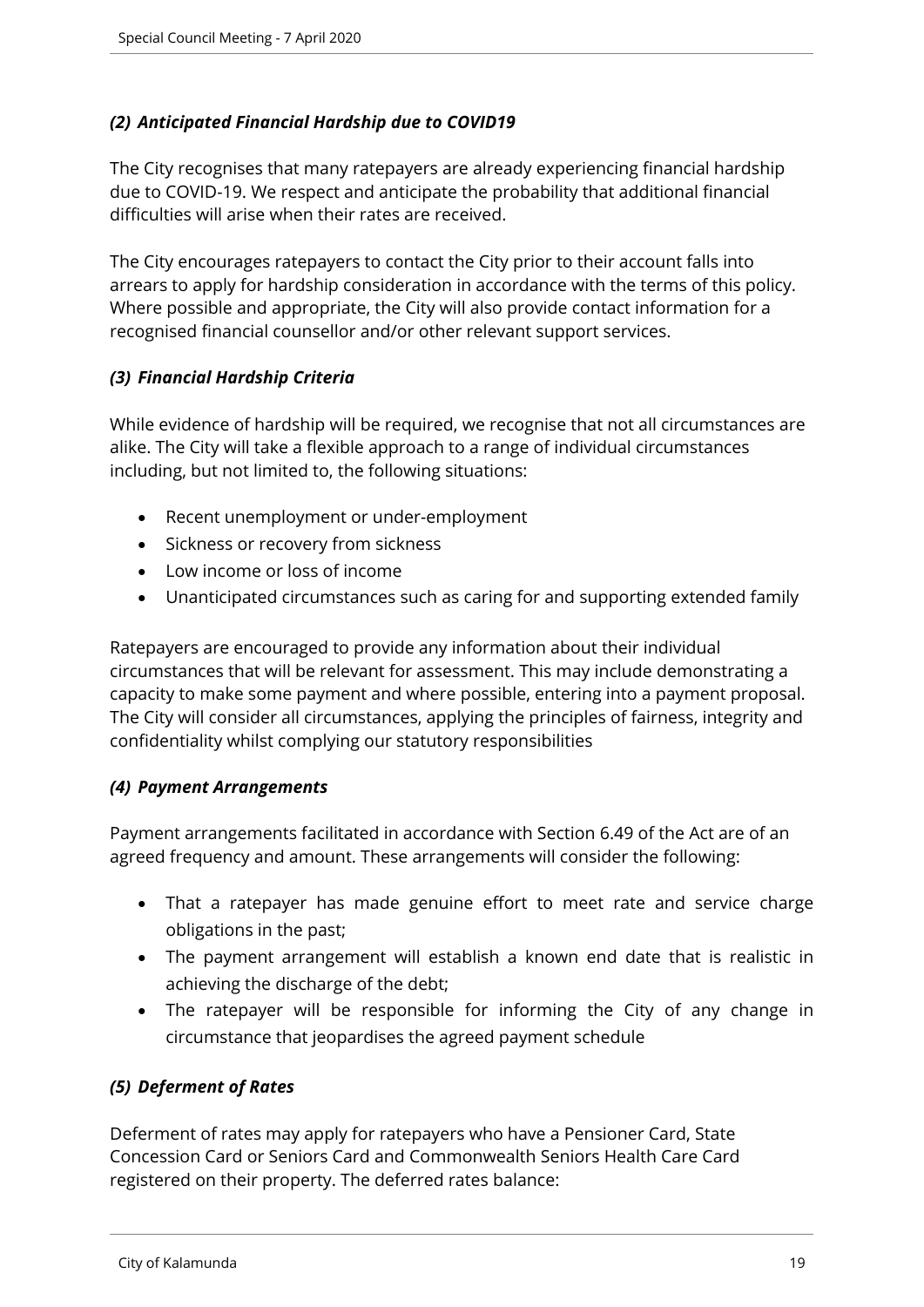- remains as a debt on the property until paid;
- becomes payable in full upon the passing of the pensioner or if the property is sold or if the pensioner ceases to reside in the property;
- may be paid at any time, BUT the concession will not apply when the rates debt is subsequently paid (deferral forfeits the right to any concession entitlement); and
- does not incur penalty interest charges.

## *(6) Debt recovery*

The City will suspend it's debt recovery processes whilst negotiating a suitable payment arrangement with a debtor. Where a debtor is unable to make payments in accordance with the agreed payment plan and the debtor advises us and makes an alternative plan before defaulting on the 3rd due payment, then we will continue to suspend debt recovery processes.

Where a ratepayer has not reasonably adhered to the agreed payment plan, then for any Rates and Service Charge debts that remain outstanding on 1 July 2021, the City will offer the ratepayer one further opportunity of adhering to a payment plan that will clear the total debt by the end of the 2021/2022 financial year.

Rates and service charge debts that remain outstanding at the end of the 2021/22 financial year, will then be subject to the rates debt recovery procedures prescribed in the *Local Government Act 1995.*

## *(7) Review*

The City will establish a mechanism for review of decisions made under this policy, and advise the applicant of their right to seek review and the procedure to be followed.

## *(8) Communication and Confidentiality*

The City will maintain confidential communications at all times and undertakes to communicate with a nominated support person or other third party at your request.

Where financial hardship arising from the COVID 19 pandemic can be demonstrated, the City may advise ratepayers of this policy and its application, when communicating in any format (i.e. verbal or written) with a ratepayer that has an outstanding rates or service charge debt.

The City recognises that applicants for hardship consideration are experiencing additional stressors, and may have complex needs. The City will provide additional time to respond to communication and will communicate in alternative formats where appropriate and will ensure all communication with applicants is clear and respectful.

| $\sim$<br>314WS |  |
|-----------------|--|
|                 |  |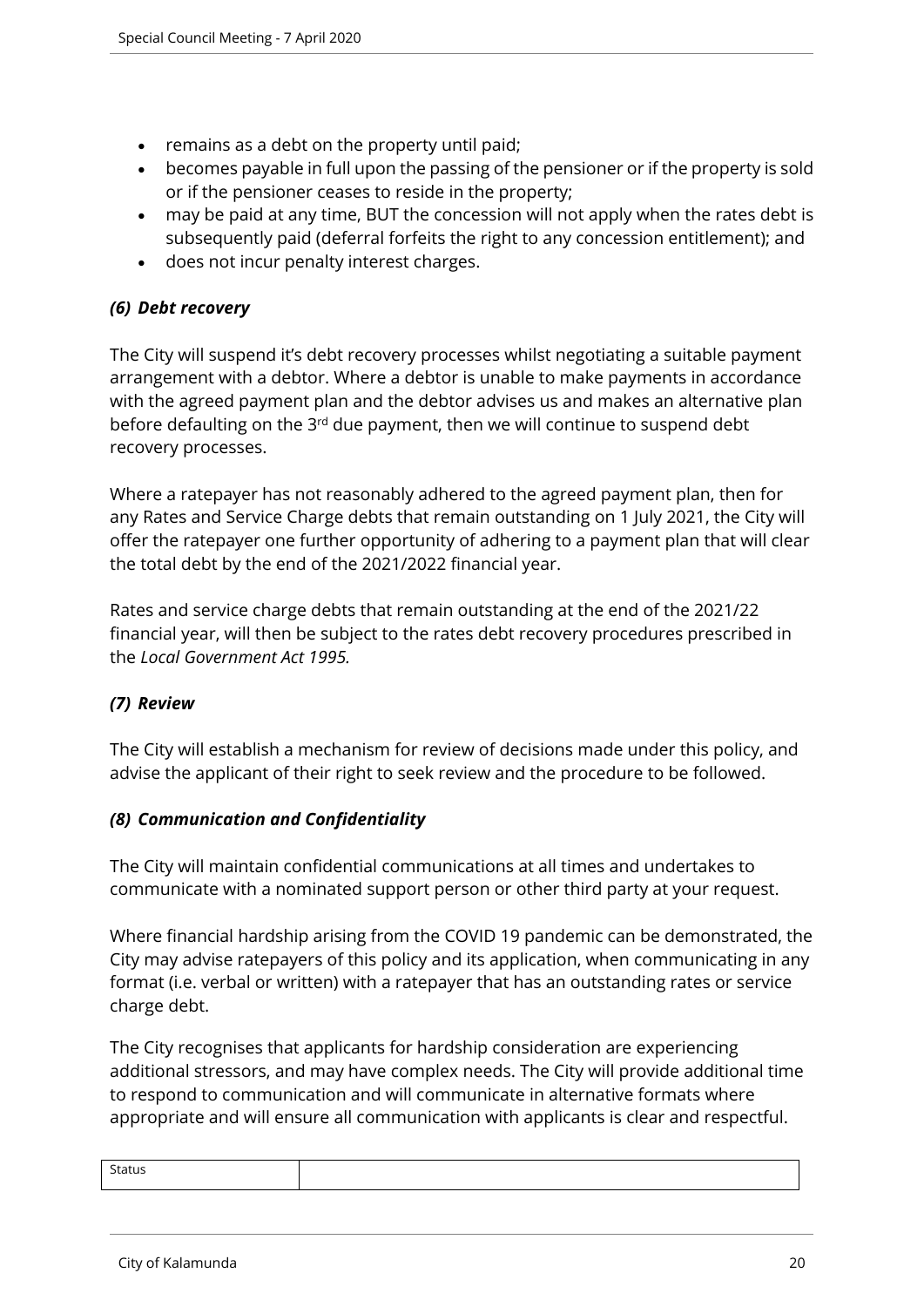| Related Local Law                  |                                                          |
|------------------------------------|----------------------------------------------------------|
| <b>Related Council Policies</b>    |                                                          |
| <b>Relevant Delegation</b>         |                                                          |
| <b>Related Internal Procedures</b> |                                                          |
| <b>Related Budget Schedule</b>     |                                                          |
| Legislation                        | Local Government Act 1995                                |
|                                    | Local Government (Financial Management) Regulations 1996 |
| Notes and Conditions               |                                                          |
| Authority                          |                                                          |
| Adopted                            | <b>Next Review Date</b>                                  |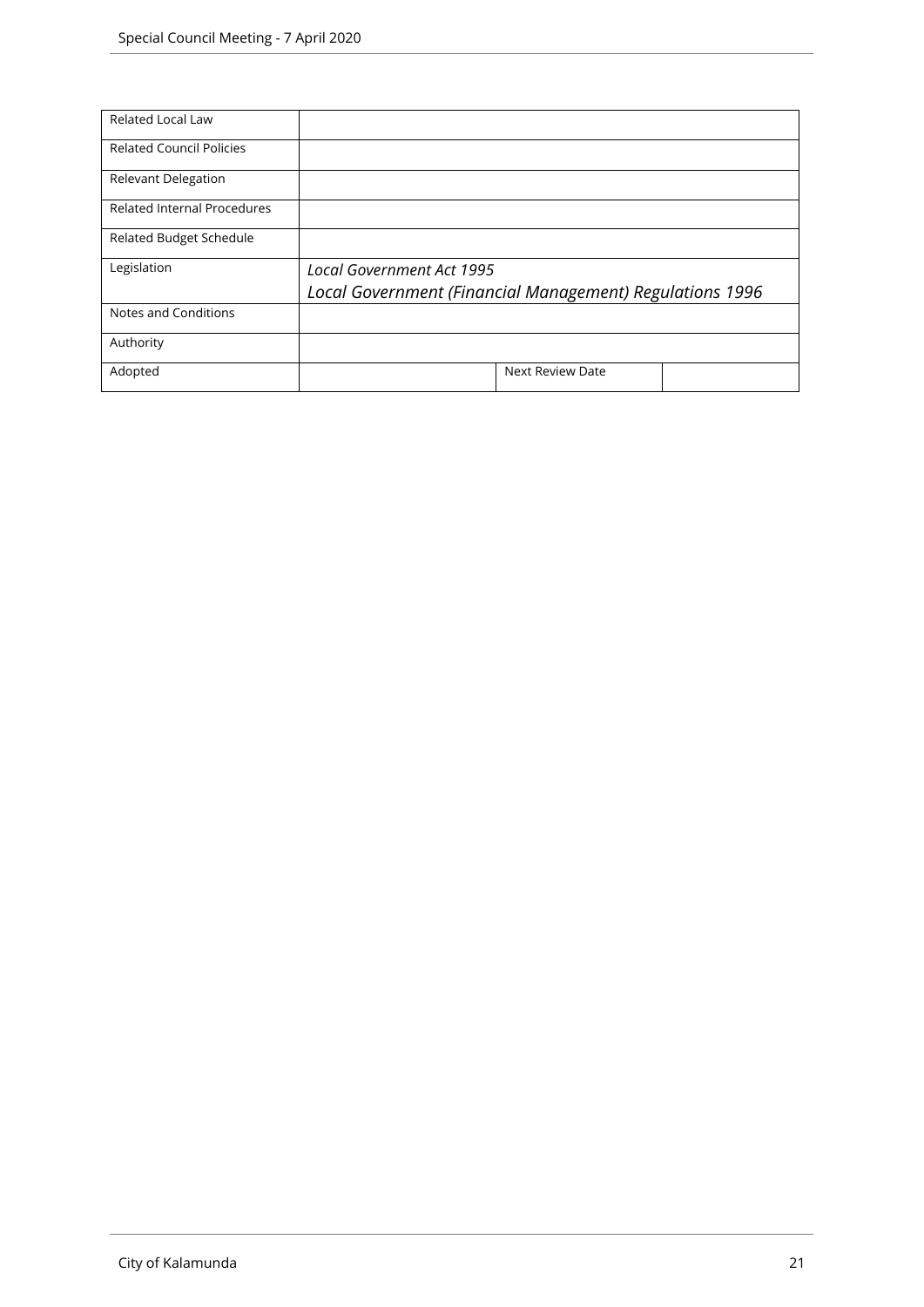## <span id="page-21-0"></span>**8.1.3. COVID-19 Pandemic – Budget Setting Parameters and Principles 2020-21 and Changes to Budget 2019-20**

*Declaration of financial / conflict of interests to be recorded prior to dealing with each item.*

| Previous       | N/A                                                           |
|----------------|---------------------------------------------------------------|
| <b>Items</b>   |                                                               |
| Directorate    | Corporate Services                                            |
|                | <b>Business Unit</b> Financial Services                       |
| File Reference |                                                               |
| Applicant      | N/A                                                           |
| Owner          | N/A                                                           |
|                |                                                               |
| Attachments    | Local COVID 19 Pandemic Preparedness Plan<br>$\overline{1}$ . |
|                | $[8.1.3.1 - 35 \text{ pages}]$                                |

## **TYPE OF REPORT**

|   | Advocacy    | When Council is advocating on behalf of the community to<br>another level of government/body/agency                                                                                                                                                                                                                                                                                                                                |
|---|-------------|------------------------------------------------------------------------------------------------------------------------------------------------------------------------------------------------------------------------------------------------------------------------------------------------------------------------------------------------------------------------------------------------------------------------------------|
| X | Executive   | When Council is undertaking its substantive role of direction<br>setting and oversight (eg accepting tenders, adopting plans<br>and budgets                                                                                                                                                                                                                                                                                        |
|   | Information | For Council to note                                                                                                                                                                                                                                                                                                                                                                                                                |
|   | Legislative | Includes adopting Local Laws, Town Planning Schemes and<br>Policies. When Council determines a matter that directly<br>impacts a person's rights and interests where the principles of<br>natural justice apply. Examples include town planning<br>applications, building licences, other permits or licences<br>issued under other Legislation or matters that could be<br>subject to appeal to the State Administrative Tribunal |

## **STRATEGIC PLANNING ALIGNMENT**

*Kalamunda Advancing Strategic Community Plan to 2027*

#### **Priority 4: Kalamunda Leads**

**Objective 4.1** - To provide leadership through transparent governance. **Strategy 4.1.1** - Provide good governance. *Strategy 4.1.2* - Build an effective and efficient service-based organisation.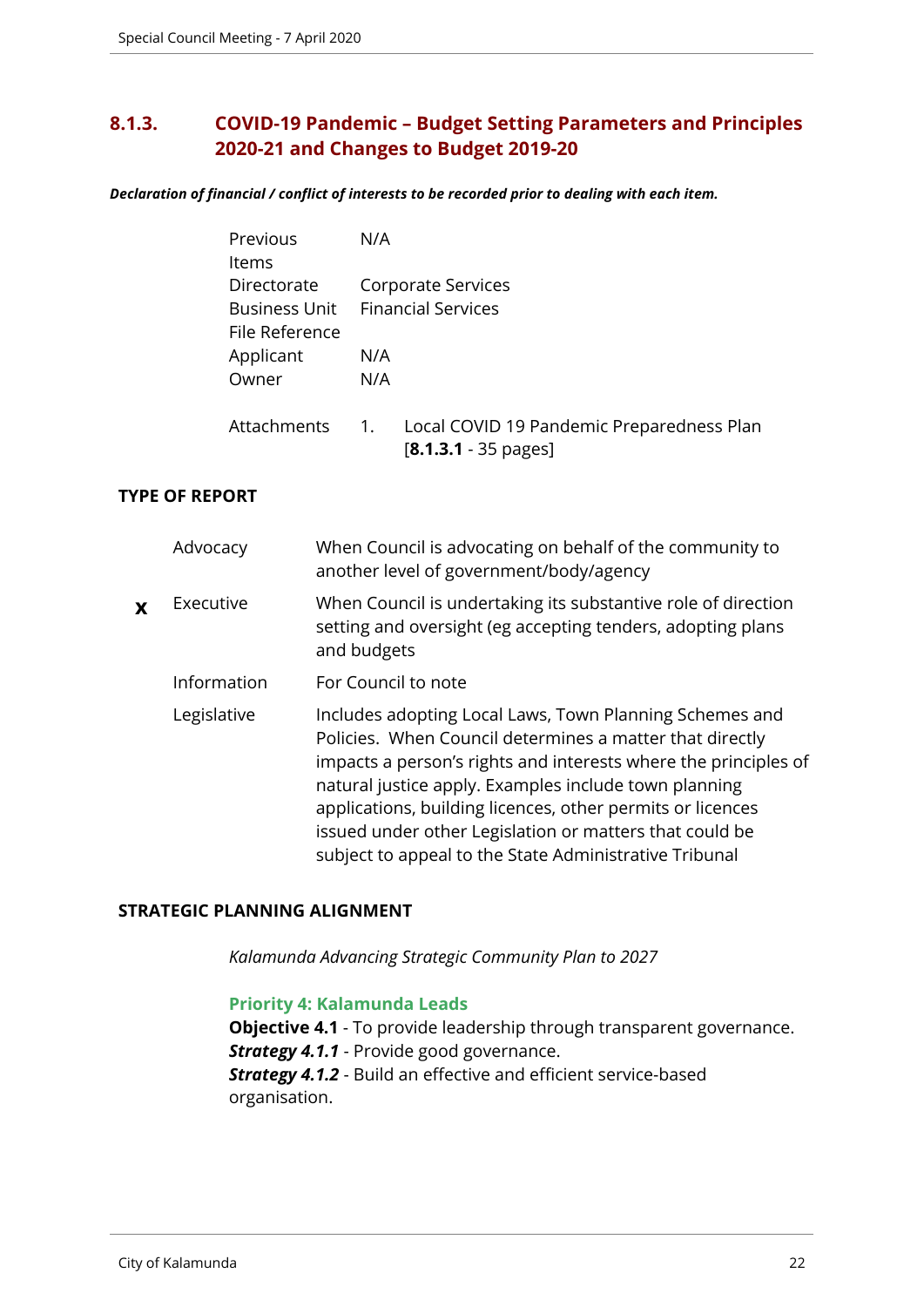## **EXECUTIVE SUMMARY**

- 1. The purpose of this report is to:
	- a) obtain Council endorsement of the budget setting parameters and establish principles informing the 2020/21 annual budget; and
	- b) obtain Council endorsement on financial assistance principles proposed by the City to mitigate the financial hardship of the community as a result of COVID-19 and
	- c) endorse the changes to the 2019/20 budget.
- 2. The City of Kalamunda (City) acknowledges the significant public health and economic implications of COVID–19 and is focused on developing an annual budget for 2020/21 that gives due consideration to the current global situation.
- 3. The City also acknowledges that the community is already experiencing financial hardship and therefore seeks the Council's, in principle, support of a number of measures that will seek to recognise the financial hardship.
- 4. It is recommended that Council:
	- a) endorse the budget setting parameters and establish principles informing the 2020/21 annual budget; and
	- b) endorse the recommended changes to the 2019/20 budget; and
	- c) adopt the Local COVID-19 Pandemic Preparedness Plan. (LCPPP)

## **BACKGROUND**

- 5. The impacts of COVID-19 demands all levels of government provide leadership, support and compassion so as to minimise health risks and the financial burden on the community, while maximising support for the most vulnerable.
- 6. The City has developed a LCPPP (Attachment 1). The Plan is intended to inform the community to ensure they are aware of the City's planning and response in relation to this matter.
- 7. The current status of COVID-19 in Australia is evolving rapidly and it is having a significant impact on public health and the economy. In response, the City is focused on developing an annual budget for 2020/21 that gives due regard for the impacts of COVID-19 while also putting measures in place that will recognise the financial hardship being experienced by the community.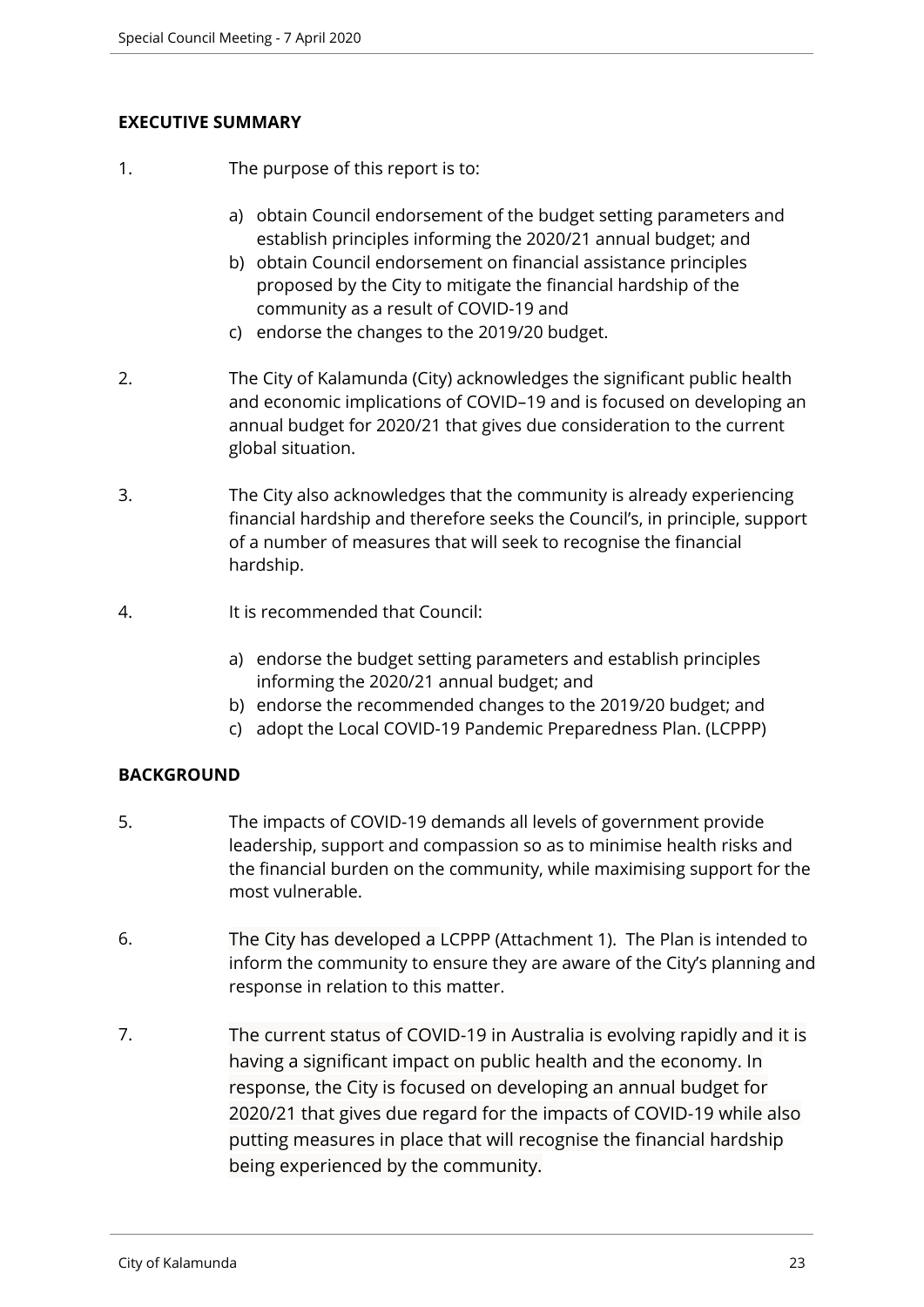## **DETAILS AND ANALYSIS**

8. The City has put in place a framework that will enable it to respond quickly and effectively in managing its response to COVID-19.

> Section 4 of the LCPPP outlines the City's response to COVID-19. A key aspect of the response are the establishment of the City's priorities as follows:

- a) Develop and Implement the LCPPP
- b) Respond to daily directions from the Commonwealth and state government
- c) Provide daily communications to staff
- d) Provide weekly communications to Community from the Mayor
- e) Develop a Community COVID-19 Support Response Plan
- f) Develop and implement Community Support Initiatives
- g) Develop a Local Recovery Plan

9. The financial implications on the City's operations will be impacted by a number of factors including but not limited to:

- a) The duration of COVID-19.
- b) The effectiveness of the federal and state government's stimulus packages.
- c) The ability of local business to resume operations following COVID-19.
- d) The overall economic conditions.
- 10. The City's response to COVID-19 is focused around initiatives that will provide:
	- a) Support to businesses whilst they transition to a new service/product delivery model.
	- b) Provide financial relief to businesses to improve cash-flow.
	- c) Provide financial relief for those members of the community experiencing financial hardship.
	- d) Expenditure savings.
	- e) Stimulate spending that will create new jobs and economic development.
	- f) Will reflect the Premier's intent of the role local government has in supporting its community during this time.
- 11. Furthermore, the City's response is focused on a balanced combination of financial restraint and economic stimulus measures that will generate economic development and employment opportunities.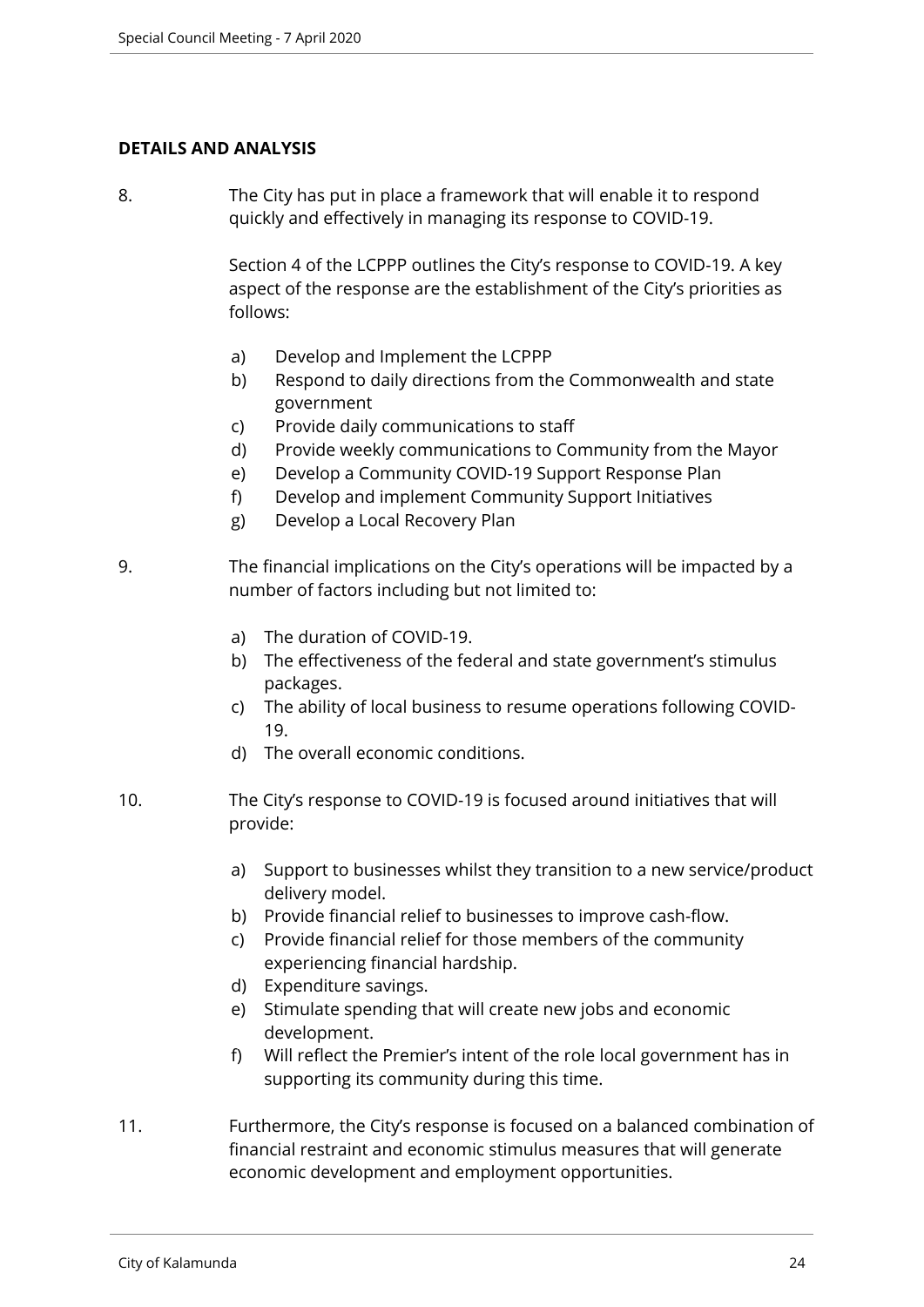- 12. With regard to the 2020/21 annual budget, it is proposed the following principles and parameters are endorsed to inform the budget:
	- a) Adopt no increase in total rate revenue for 2020/21.
	- b) Adopt no increase in fees and charges, including waste fees for 2020/21.
	- c) Waive 2020/21 food and health inspection fees for targeted small businesses adversely affected by COVID-19.
	- d) Develop a 2020/21 operating budget that is reflective of the anticipated no change in rates and fees revenue. Identify cost savings initiatives across capital and operational expenditure that can be redirected to core functions with the details to be considered during the 20/21 budget process.
	- e) Identify priority capital works projects that would predominately be funded from reserves and/or borrowings for consideration during the 2020/21 budget process that can assist in economic stimulus.
	- f) That the City negotiate with tenants of City owned properties to assess the impact of COVID-19 on their capacity to meet rental payments during the 2020/21 year. The result of these negotiations will be considered as part of the 2020/21 budget process.
- 13. The City has estimated that the impact of freezing rates and fees in 2020/21, compared to an anticipated CPI increase, would be \$1 million reduction in revenue. In response, cost saving initiatives will be incorporated as part of the budget process to offset this lower than anticipated revenue. Additionally, cash flow will be closely monitored as the next financial year progresses to match as best possible spending to the income as it is received by the City.
- 14. The City has been advised by the State Government it needs to retain its workforce to be ready for the recovery. The City is developing a Redeployment Strategy in order to meet this requirement. The City will prioritise for redeployment, where required, its full and part time permanent employees, followed by contract and casual staff.
- 15. The City has initiated the on-line Kalamunda Connected Register to identify residents in hardship and volunteers who are willing and able to support others in the community. The City has launched the register on its website and now in the process of developing guidelines around the detail of implementation.
- 16. The City will recommend to Council that it considers establishing a new Reserve - The Crisis Relief Fund in the 2020/21 Budget. This is intended to support community group initiatives, small business and the tourism community and individuals in serious hardship. The fund would be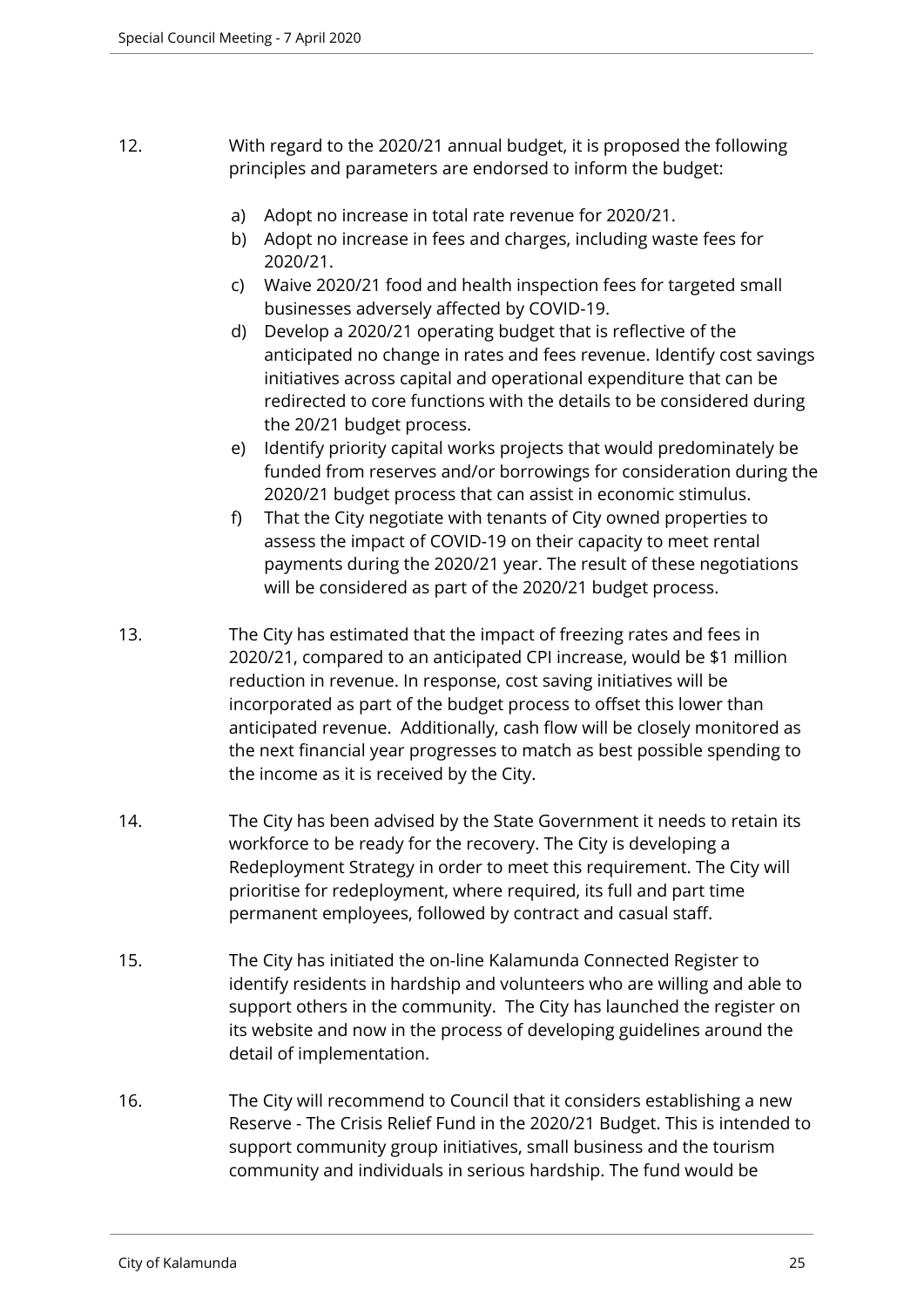established with criteria and guidelines and will require Council to approve any funds being utilised.

- 17. The City has assessed the financial impact of waiving 2020/21 food and health inspection fees for targeted small businesses adversely impacted by COVID-19 as approximately \$37,000. Based on the City's assessment and the targeted approach, this waiver would provide approximately 170 small businesses direct fee relief in 2020/21. The City has excluded large retail chains, fast food outlets and major supermarkets from the waiver.
- 18. If during the 2020/21 Financial Year, it is necessary to undertake significant changes to the adopted budget for 2020/21. Notwithstanding the above principles, the matter will be brought to Council for final consideration as part of the budget adoption process.
- 19. The City has identified some potential stimulus projects, these projects are at a very high-level cost and concept phase, and would be subject to the following criteria:
	- a) could be largely funded from reserves, borrowings or (if available), State and Federal grants;
	- b) relatively simple to add into the 2020/21 works program from a resourcing perspective;
	- c) provide visible and / or tangible outcomes for the community; and
	- d) have the potential for local firms to become involved in the projects as suppliers of goods and services.

The stimulus projects are aimed at providing the community with additional confidence the City will continue to function and operate.

- 20. These projects are:
	- a) Walliston Transfer Station Hard stand, drainage & Tip Shop (\$1m)
	- b) LED Street Light roll out program to commence (\$1m)
	- c) Enhanced inspection and cleans of drainage systems in peri urban and rural areas (\$200,000)
	- d) Program to roll out new female in sport change rooms at Kostera Oval, Ray Owen Reserve, Scott Reserve and Maida Vale Reserve cognisant of master plans for each reserve (\$2m)
	- e) Consider a Bushfire Stimulus to assist the Community prepare for the next fire season
	- f) Improvements to selected parks, car parking expansion & improvement to reserves in High Wycombe (\$760,000), Maida Vale (\$220,000), Forrestfield (\$450,000), Gooseberry Hill (\$13,000), Kalamunda (\$260,000) and Lesmurdie (\$320,000) funded from public open space cash-in-lieu reserves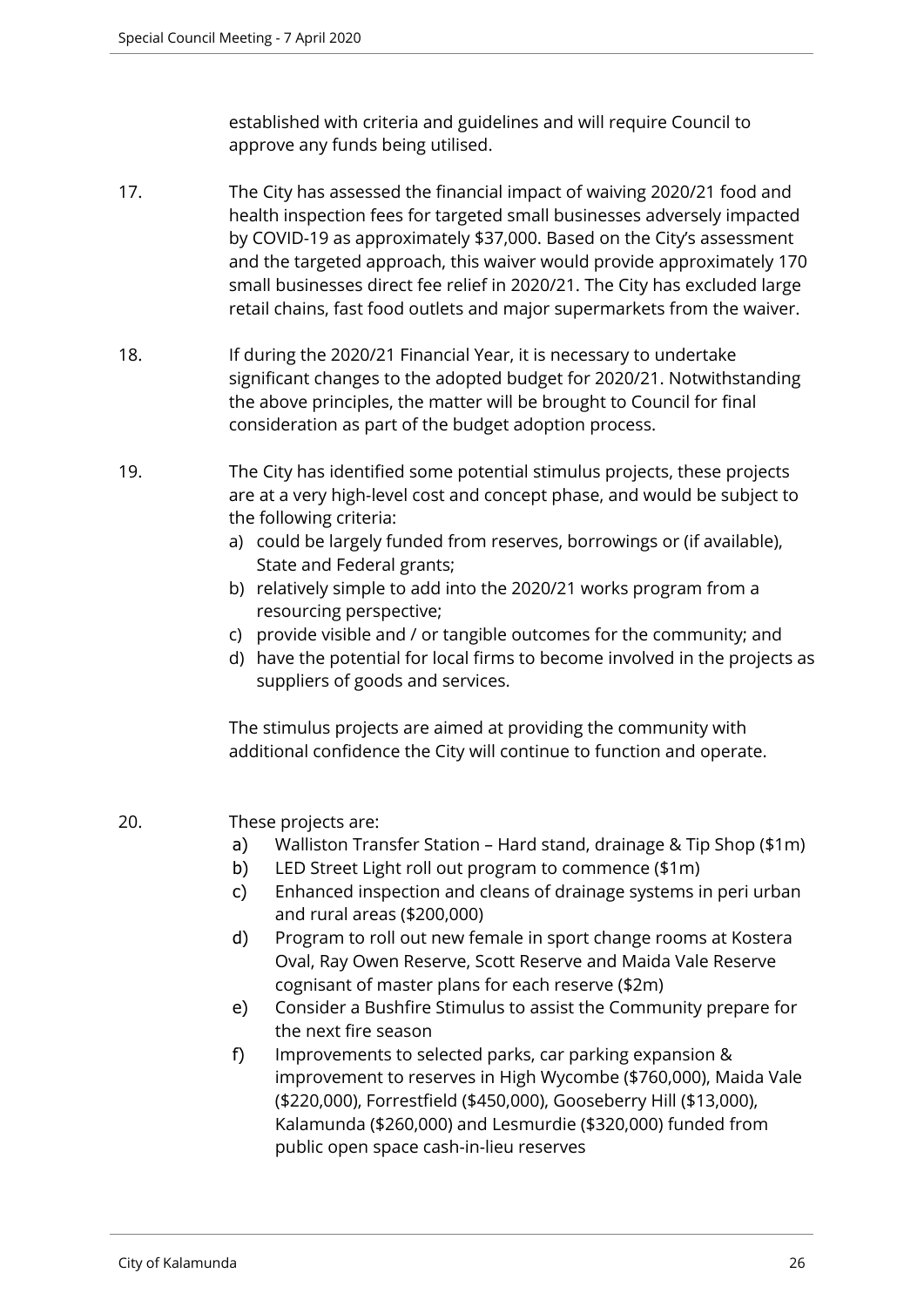- g) Central Lane (\$2.4m) and/or Haynes Street (\$2.2m) streetscape improvements to stimulate local businesses when this crisis is over
- h) City Park & Reserve Signage (\$200,000)
- i) Ray Owen Carpark (\$860,000), partly funded through cash-in-lieu
- j) Woodlupine Brook Restoration project (\$200,000), partly funded through cash-in-lieu

Note: These initiatives are high level proposals requiring refinement prior to seeking formal allocation of budgets.

- 21. During the budget process, Councillors will be presented with detailed analysis of the austerity and stimulus measures being proposed.
- 22. With regard to the 2019/20 annual budget, it is proposed that the following principles are endorsed in order to provide financial relief to the community:
	- a) Suspend lease rental for City owned buildings estimated impact of \$66,000.
	- b) Provide a full refund on all COVID-19 related cancelled bookings at City properties or facilities estimated impact of \$372,000.
	- c) Suspend debt recovery through the courts for outstanding rates payments. This relates to General Procedure Claims that have been lodged for outstanding rates debtors. This will reduce incurring additional legal expenses to ratepayers during this time, with debt recovery to recommence subsequent to the COVID-19 crisis. This does not have a financial impact on the City as the legal costs are recovered from the ratepayer.
	- d) Reduce creditor payment terms from 30 to 14 days. (Based on current low interest rates on term investments, cash flow impact would be very minor).

In total the above measures will result in an estimated reduction of \$438,000 of revenue for the 2019/20 financial year. It should be noted the statutory budget review was adopted by Council at its Ordinary Council Meeting on 24 March 2020 reporting a year end estimated accumulated surplus of \$3.5 million, which is sufficient to fund the financial relief efforts mentioned.

23. In response to the Premier's recent announcement that the tender threshold will be raised once regulations are gazetted the City will revise its purchasing and procurement policy to promote local buying where possible.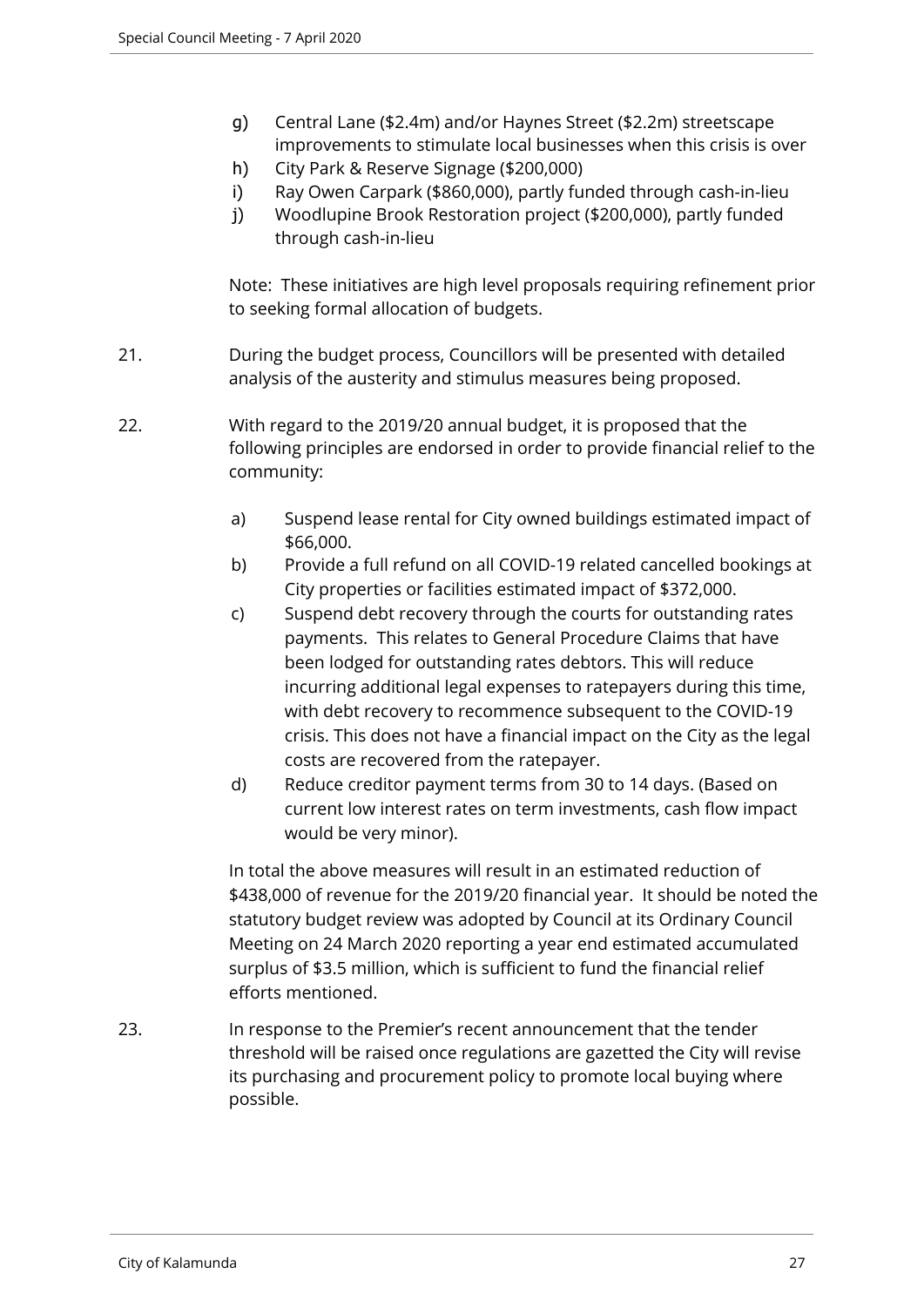- 24. The City will continue advocacy efforts and seek grant funding to increases stimulus activities. Any State or Federal stimulus packages or Lotterywest funding will be monitored. The major projects that will be targeted are as follows:
	- a) Stirk Park Playground and Skatepark Development
	- b) Ray Owen Basketball Masterplan
	- c) The Maida Vale Masterplan
	- d) The Scott Reserve Masterplan
	- e) Kalamunda Cycle Plan Implementation
	- f) Forrestfield North Transit Oriented Development
	- g) Water Harvesting Expansion Project (establish an additional Managed Aquifer Recharge system)
	- h) Woodlupine Community Hub
- 25. Throughout the 2020/21 budget the City will continue to monitor the implications of the COVID-19 and the associated health and economic impacts to the City's residents and businesses.

## **APPLICABLE LAW**

26. *Section 6:12 (1)(b) of the Local Government Act 1995* 

*Power to defer, grant discounts, waive or write off debts*

- *1) Subject to subsection (2) and any other written law, a local government may –* 
	- *a) When adopting the annual budget grant a discount or other incentive for the early payment of any amount of money or*
	- *b) Waive or grant concessions in relation to any amount or money or*
	- *c) Write of any amount of money, which is owed to the local government*

## **APPLICABLE POLICY**

27. S-FIN2 – Debt Collection CEO Instruction 2.1 – Waving of Fees and Charges for Community Groups

## **STAKEHOLDER ENGAGEMENT**

28. This report has not been the subject of community engagement and has been compiled in urgent response to the COVID-19 crisis. However, the City has engaged on a weekly basis with State Government Department, the Premier, the Minister for Local Government and the Western Australian Local Government Association.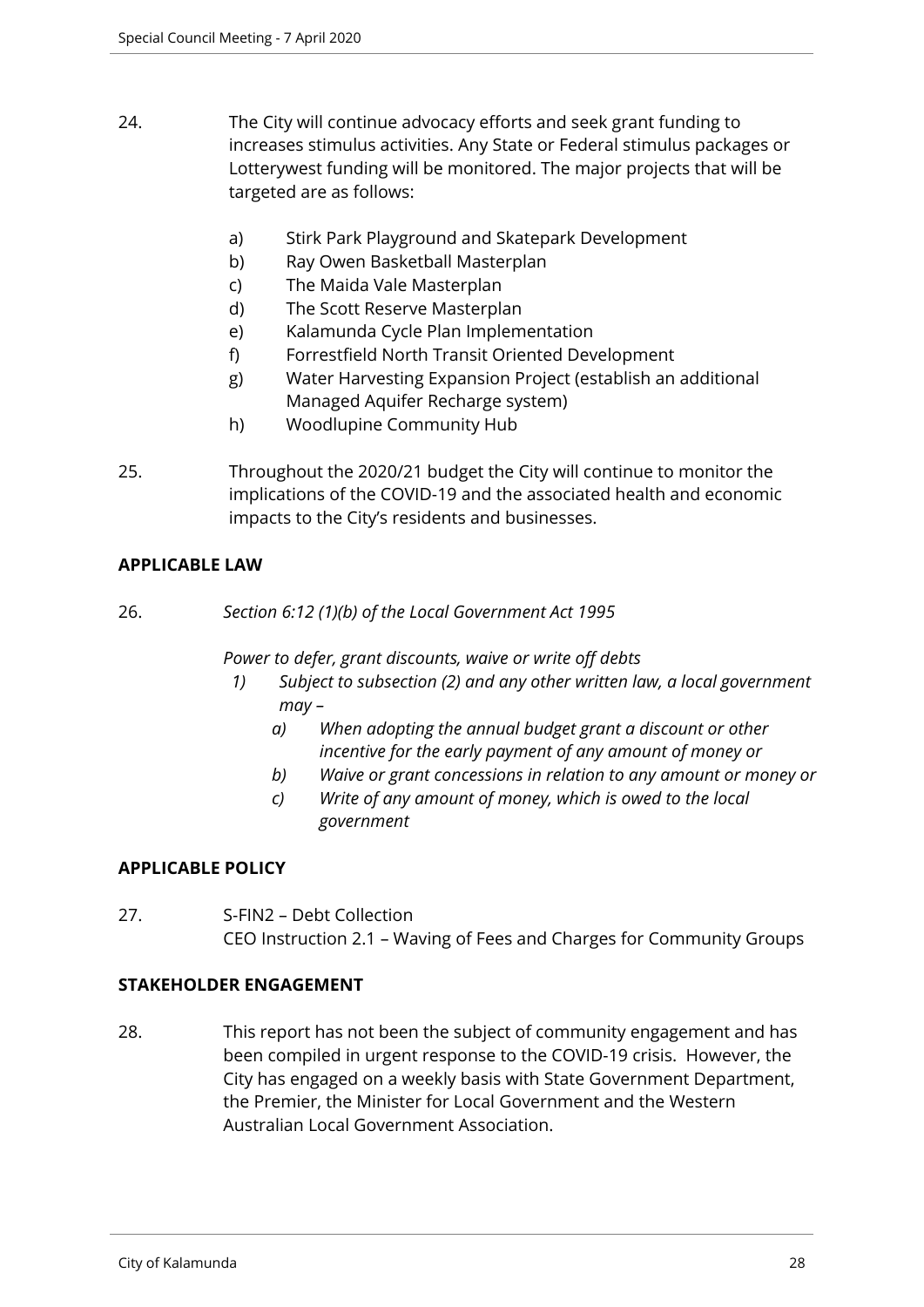29. The City's response is consistent with all instructions received from the above-mentioned authorities.

## **FINANCIAL CONSIDERATIONS**

- 30. The forecast costs to the City of the 2019/20 budget principles and parameters are estimated to be \$438,000 to be funded from the accumulated surplus.
- 31. The City has estimated a significant impact on the City's 2020/21 estimated revenue of \$1million due to the zero increase in rates and fees and charges. The details of each initiative will be formalised through the budget process.

## **SUSTAINABILITY**

## **Social Implications**

32. The social implications for the community as an outcome of COID-19 is significant. The City in formulating it Crisis Relief Budget Parameters have put those effected by COVID-19 in the forefront of its thinking.

## **Economic Implications**

33. It is expected that the City's response to the COVID-19 will support and reduce the economic impact to City the community.

## **Environmental Implications**

34. A number of the stimulus projects being recommended will have significant environmental benefits.

## **RISK MANAGEMENT**

35. **Risk**: That COVID-19 has a more significant impact on the City and Community than is currently understood.

| Consequence                                                            | Likelihood | <b>Rating</b> |  |  |
|------------------------------------------------------------------------|------------|---------------|--|--|
| Major                                                                  | Possible   | High          |  |  |
| <b>Action/Strategy</b>                                                 |            |               |  |  |
| The City continues to monitor advice provided by the federal and state |            |               |  |  |
| governments.                                                           |            |               |  |  |
| The City continues to brief elected members on estimated impacts of    |            |               |  |  |
| COVID-19                                                               |            |               |  |  |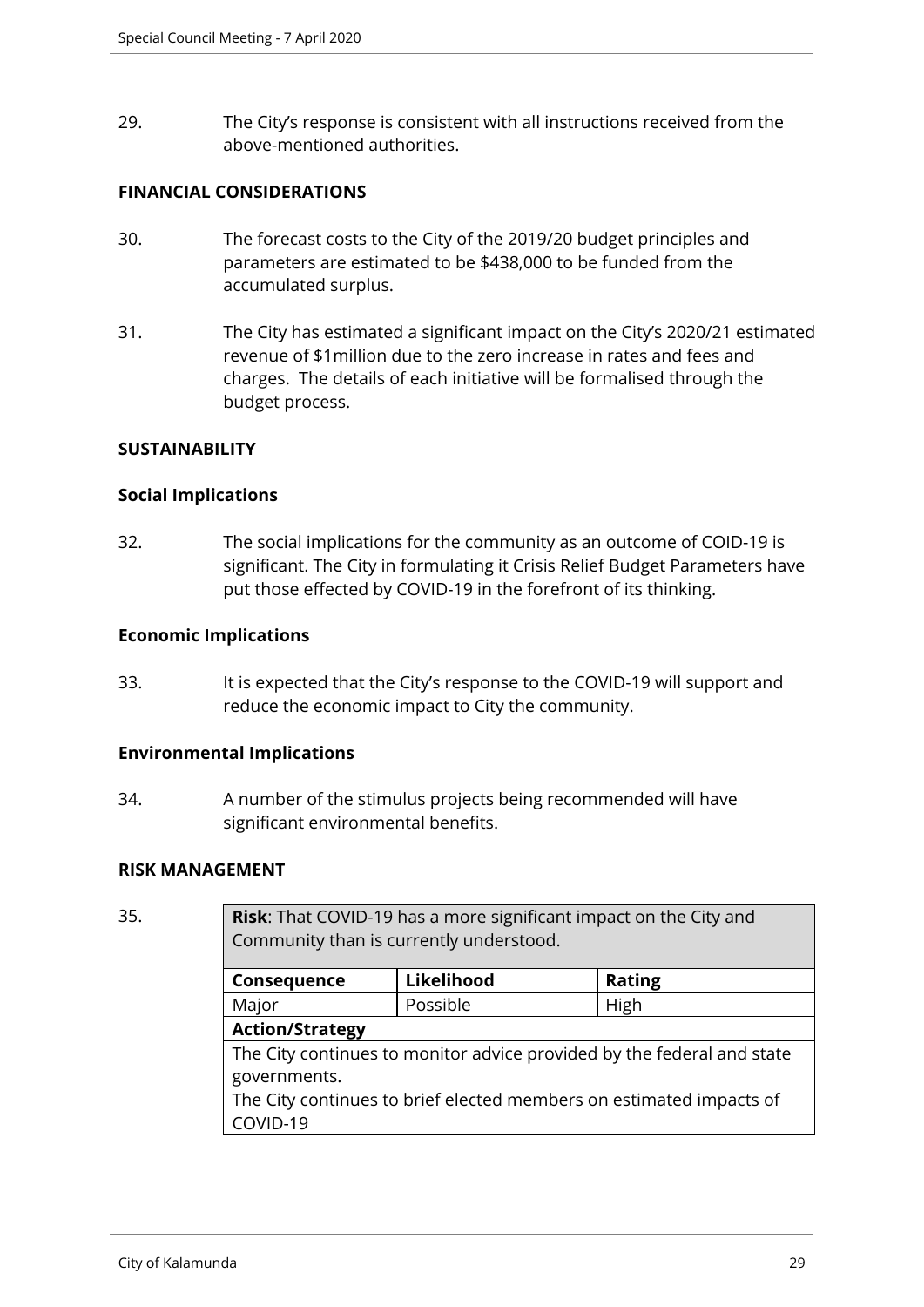**Risk**: That the City fails to adopt an effective response to COVID-19 leading to significant reputational damage.

| Consequence             | Likelihood | <b>Rating</b> |
|-------------------------|------------|---------------|
| Significant             | Possible   | High          |
| $A = 1.2$ and $B = 1.2$ |            |               |

#### **Action/Strategy**

The City continues to monitor advice provided by the federal and state governments.

The City continues to brief elected members on estimated impacts of COVID-19

**Risk**: Council and Community demand a further rate cut resulting in the City's financial sustainability being compromised.

| Consequence                                                                                                                                              | Likelihood     | <b>Rating</b> |  |  |
|----------------------------------------------------------------------------------------------------------------------------------------------------------|----------------|---------------|--|--|
| Critical                                                                                                                                                 | Almost Certain | Extreme       |  |  |
| <b>Action/Strategy</b>                                                                                                                                   |                |               |  |  |
| Provide information regarding the catastrophic adverse impact on<br>future year budgets and conflict with State Government intent<br>regarding staffing. |                |               |  |  |

**Risk**: Lack of effective response to COVID-19 by the City resulting in State Government intervention.

| Consequence                                                      | Likelihood | <b>Rating</b> |  |  |
|------------------------------------------------------------------|------------|---------------|--|--|
| Critical                                                         | Possible   | High          |  |  |
| <b>Action/Strategy</b>                                           |            |               |  |  |
| The City aligns COVID-19 response with State and Federal advice. |            |               |  |  |

## **CONCLUSION**

- 36. COVID–19 will have a significant public health and economic impact on the City's community.
- 37. The uncertain duration of COVID-19 together with the lack of certainty around the effectiveness of the Federal and State Government stimulus initiatives demands that Local Government's take decisive action to limit the risks to the community.
- 38. The City's response to COVID-19 is focused around initiatives that will provide:
	- a) Support to businesses whilst they transition to a new service/product delivery model.
	- b) Provide financial relief to businesses to improve cash-flow.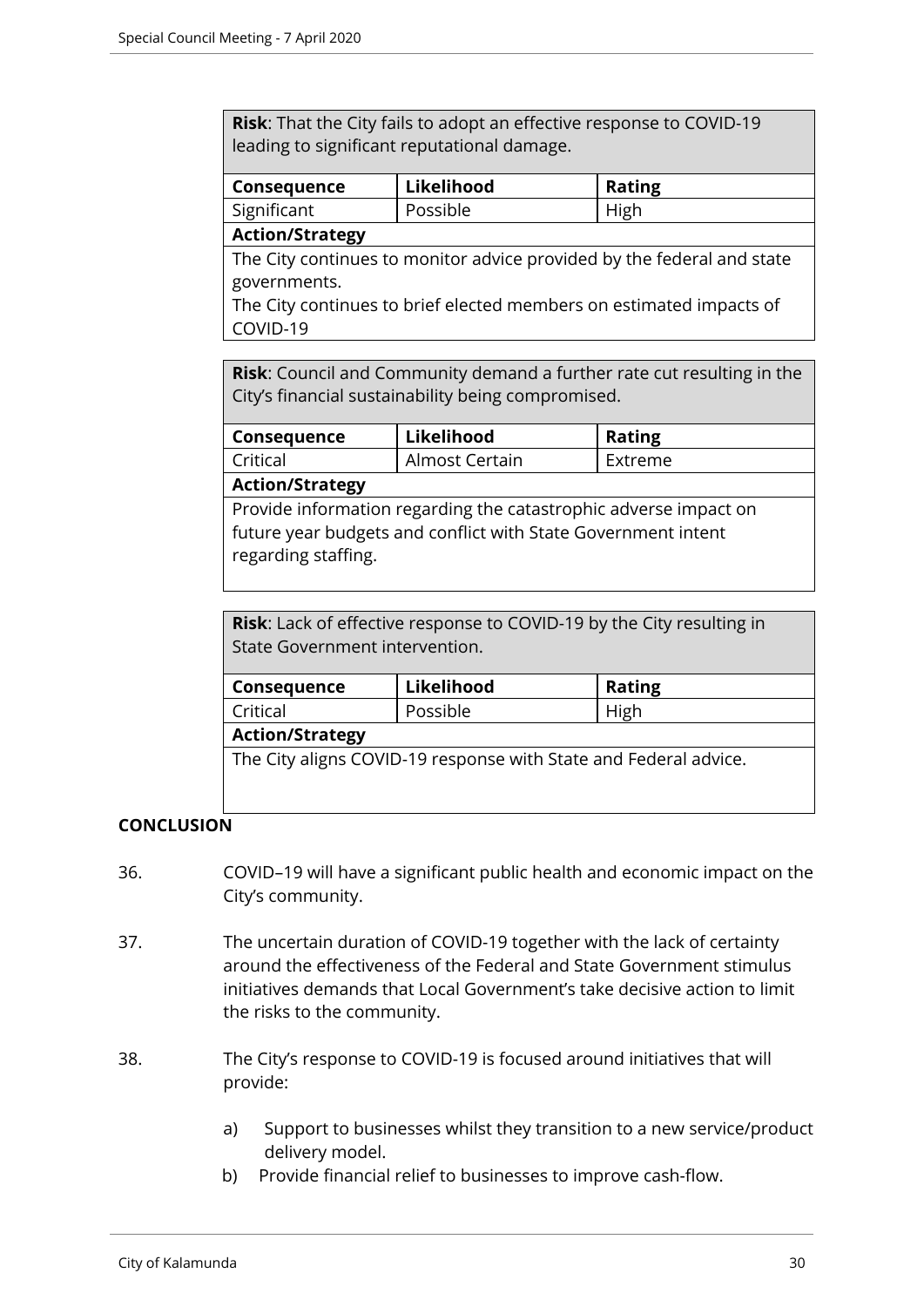- c) Provide financial relief for those members of the community experiencing financial hardship.
- d) Expenditure savings.
- e) Stimulate spending that will create new jobs and economic development.
- f) Will reflect the Premier's intent of the role local government has in supporting its community during this time.
- 39. The parameters and principles identified will provide an opportunity to introduce measures in the 2019/20 financial year that will provide an estimated \$438,000 in financial assistance.
- 40. In terms of the 2020/21 financial year, the City seeks endorsement of the parameters and principles that will inform the upcoming budget. Council will be provided with detailed analysis regarding the implications of each item throughout the budget process schedule to commence on 7 April and conclude in June 2020.
- 41. Applying no increase to the rate revenue will provide much needed temporary relief to the community. Other measures detailed in this report will provide the City with the capacity and flexibility to stimulate the economy once COVID-19 has passed.
- 42. Any consideration to reduce the rates revenue any further than what is being proposed in this report will have a catastrophic adverse impact on future year budgets and future generations. For example, every 1% further reduction would need savings of \$370,000 per annum to be found within operational and capital works budgets. Depending on the size of any proposed reduction may have enduring need to permanently cut services and staff.
- 43. Any reduction in rate revenue would lock in temporary hardship and make it a permanent issue for future generations. The *Local Government Act 1995* under Section 1.3 (3) states "*a local government in carrying out its role must use its best endeavours to meet the needs of current and future generations through an integration of environmental protections, social advancement and economic prosperity."*
- 44. Another factor to consider the possibility the State Government may consider rate capping in the future, which would make financial recovery very difficult.
- 45. It should be noted that in benchmarking against other metropolitan local governments, the City of Kalamunda rate in the dollar sits 8% below the metropolitan average for residential rates and 30% below the commercial and industrial rates.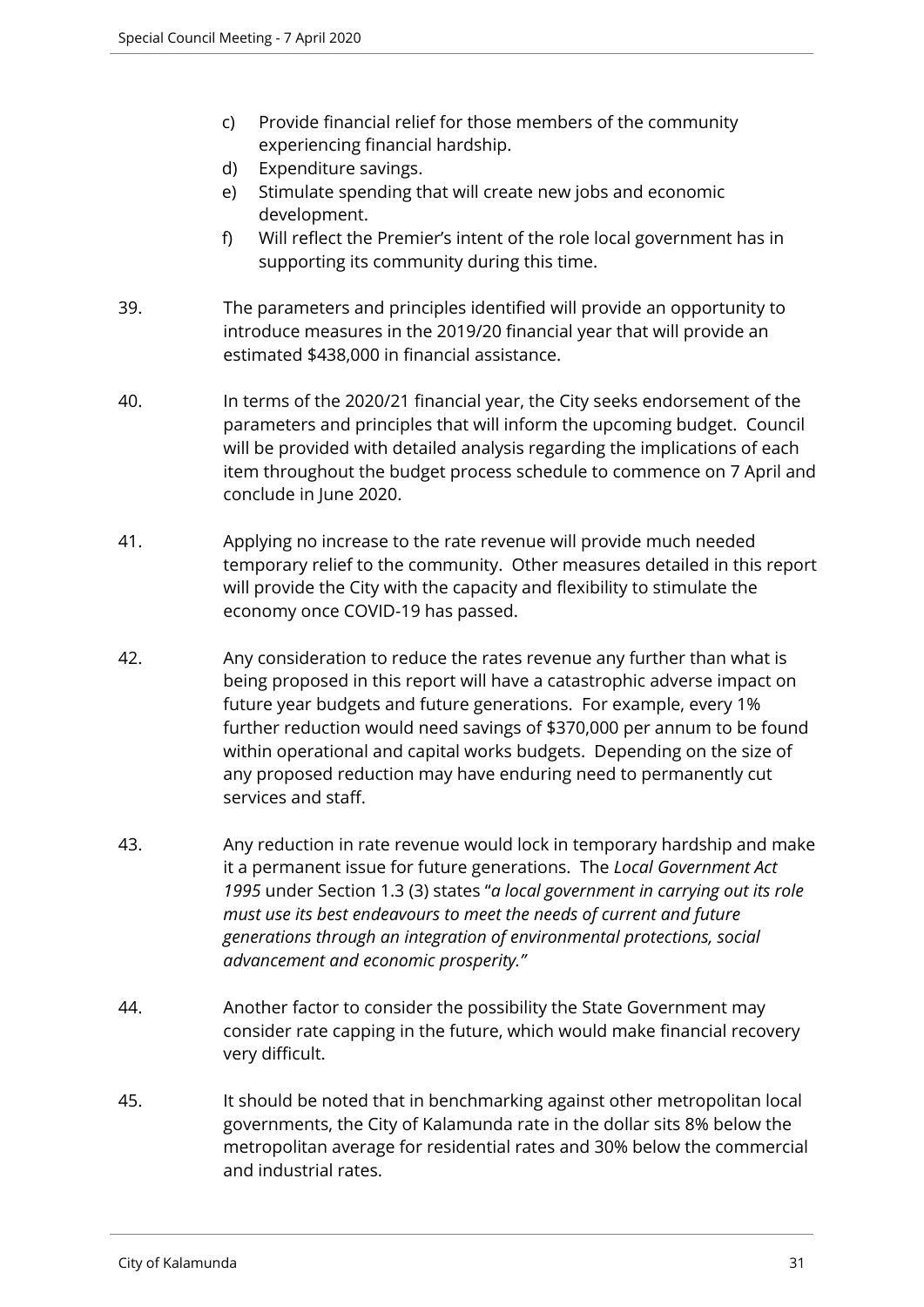## **Suspension of Standing Orders**

#### RESOLVED SCM 45/2020

That Standing Orders be suspended.

Moved: **Cr John Giardina**

Seconded: **Cr Janelle Sewell**

Vote: For For Against **Cr Geoff Stallard Cr Lesley Boyd Cr Janelle Sewell Cr Dylan O'Connor Cr John Giardina Cr Mary Cannon Cr Brooke O'Donnell Cr Sue Bilich Cr Lisa Cooper Cr Cameron Blair Cr Kathy Ritchie Cr Margaret Thomas**

**CARRIED/ABSOLUTE MAJORITY (10/2)**

Standing Orders were suspended at 7:30pm.

## **Resumption of Standing Orders**

#### RESOLVED SCM 46/2020

That Standing Orders be resumed.

Moved: **Cr John Giardina**

Seconded: **Cr Brooke O'Donnell**

Vote: **CARRIED UNANIMOUSLY (12/0**

Standing Orders were resumed at 8:00pm.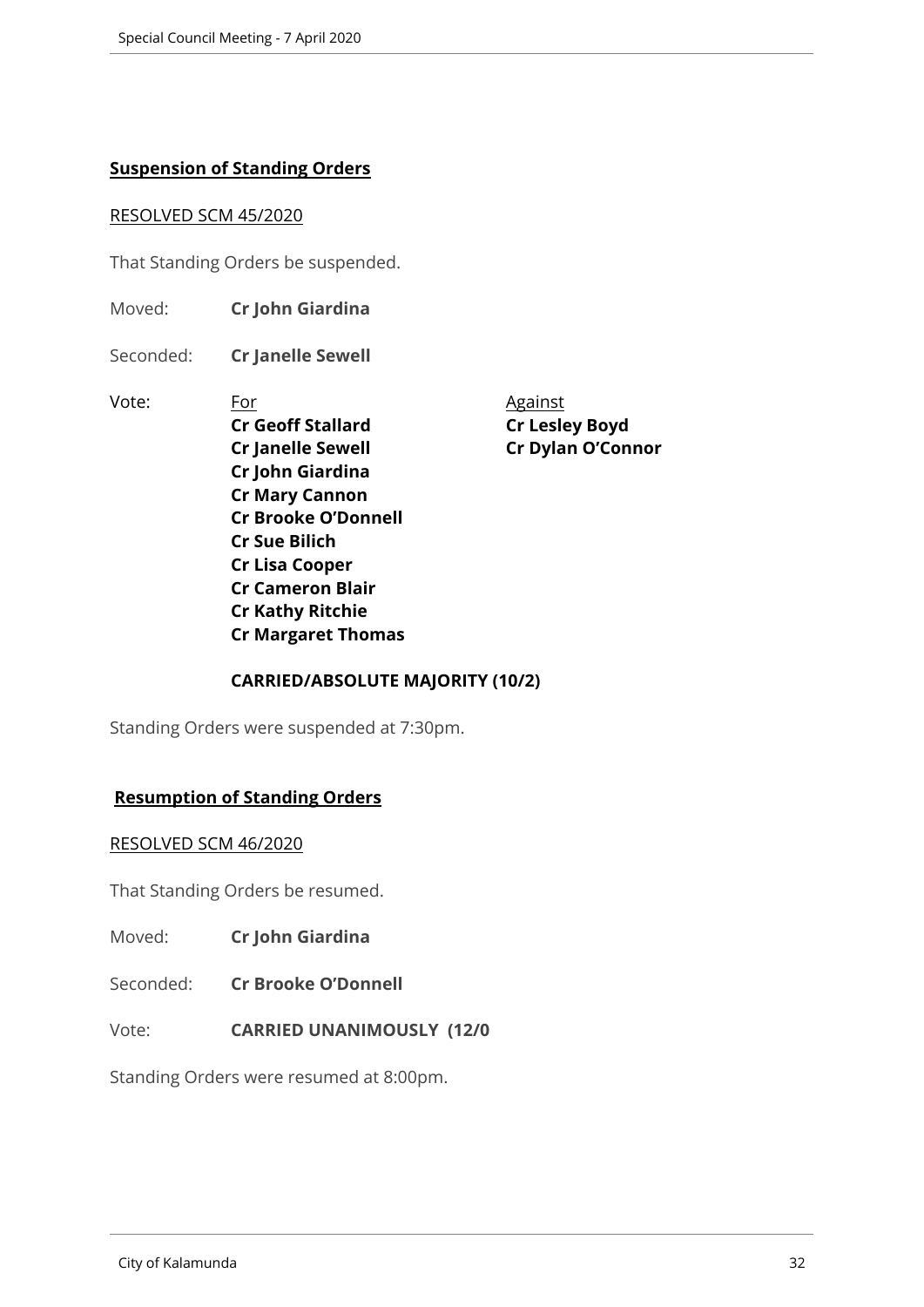## **Voting Requirements: Absolute Majority**

## **Part 1 Financial year - 2019/20 and 2020/21– Lease Rental Charges:**

## RESOLVED SCM 47/2020

That Council:

- 1. APPROVE the change in the 2019/20 Budget related to suspension of lease rental for City owned buildings for the remainder of the financial year and reduce the accumulated surplus by \$66,000.
- 2. INSTRUCT the Chief Executive Officer to commence negotiations with commercial tenants of City owned properties to amend lease arrangements until such time they can conduct their businesses in the same manner as prior to COVID-19.
- 3. APPROVE the suspension of lease rental payments from community based and not-for-profit tenants of City owned properties from 1 July 2020 until 3 months after they are able to reopen their operations.
- Moved: **Cr Lesley Boyd**
- Seconded: **Cr Janelle Sewell**
- Vote: **CARRIED UNANIMOUSLY/ABSOLUTE MAJORITY (12/0)**
- **Part 2 Financial year 2019/20 Cancelled Bookings at City Properties and Facilities:**

## RESOLVED SCM 48/2020

That Council:

1. APPROVE the change in the 2019/20 Budget related to full refund on all COVID-19 related cancelled bookings at City properties or facilities and reduce the accumulated surplus by \$372,000.

## Moved: **Cr Brooke O'Donnell**

## Seconded: **Cr Kathy Ritchie**

## Vote: **CARRIED UNANIMOUSLY/ABSOLUTE MAJORITY (12/0)**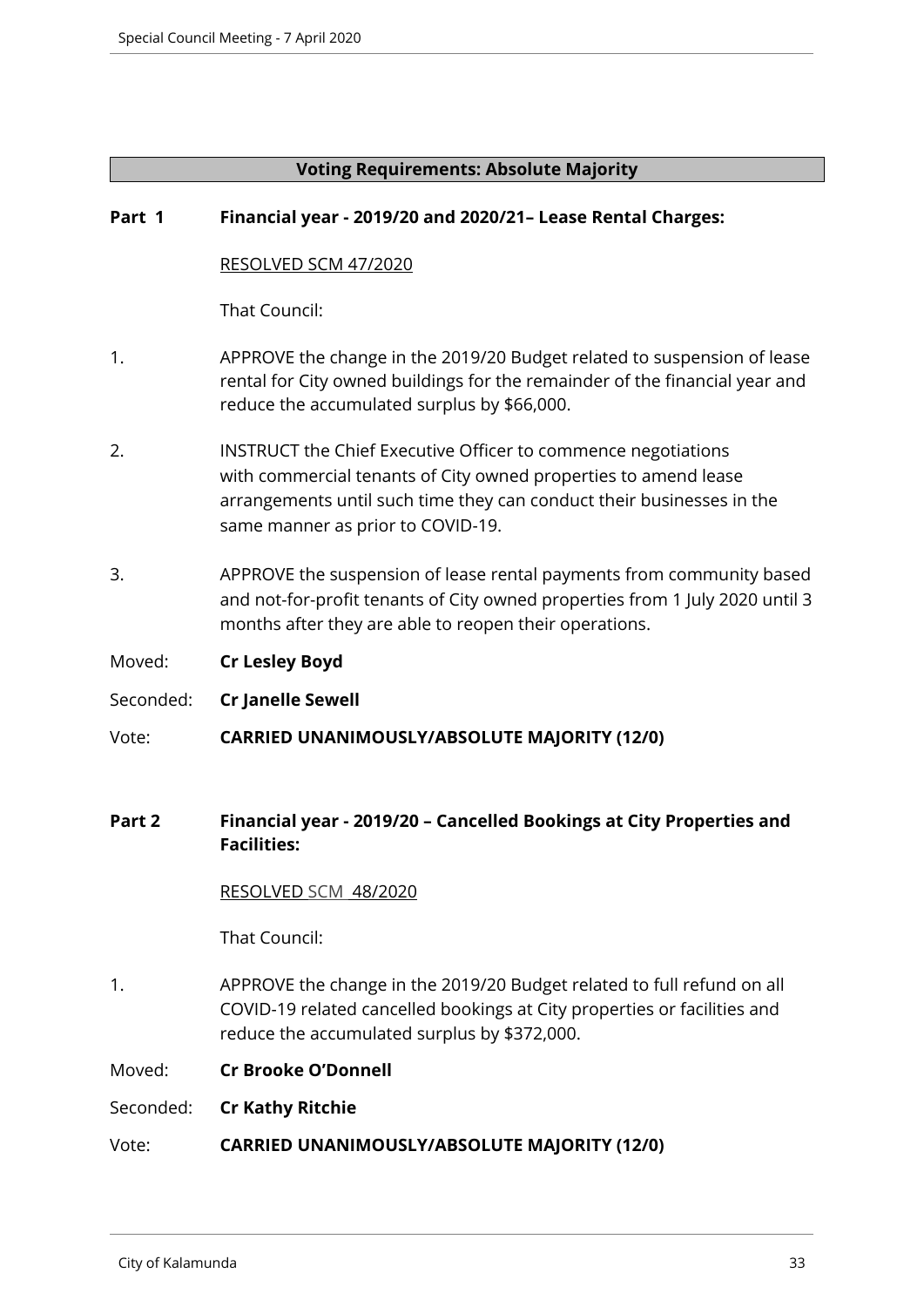## **Part 3 Financial year - 2019/20 – Debt Collection:**

RESOLVED SCM 49/2020

That Council:

- 1. INSTRUCT the Chief Executive Officer to suspend debt recovery through the courts for outstanding rates payments.
- Moved: **Cr Cameron Blair**
- Seconded: **Cr Janelle Sewell**

Vote: **CARRIED UNANIMOUSLY/ABSOLUTE MAJORITY (12/0)**

**Part 4 Financial year - 2019/20 – Creditor Payments:**

RESOLVED SCM 50/2020

That Council:

- 1. INSTRUCT the Chief Executive Officer to reduce creditor payment terms from 30 to 14 days for the remainder of the 2019/20 financial year.
- Moved: **Cr Cameron Blair**
- Seconded: **Cr Geoff Stallard**
- Vote: **CARRIED UNANIMOUSLY/ABSOLUTE MAJORITY (12/0)**
- **Part 5 Budget process for 2020/21 Rates Proposals:**

RESOLVED SCM 51/2020

That Council:

1. INSTRUCT the Chief Executive Officer to prepare a draft budget 2020/21 on the basis of a zero percent increase in Rate revenue.

Moved: Cr Margaret Thomas

Seconded: Cr John Giardina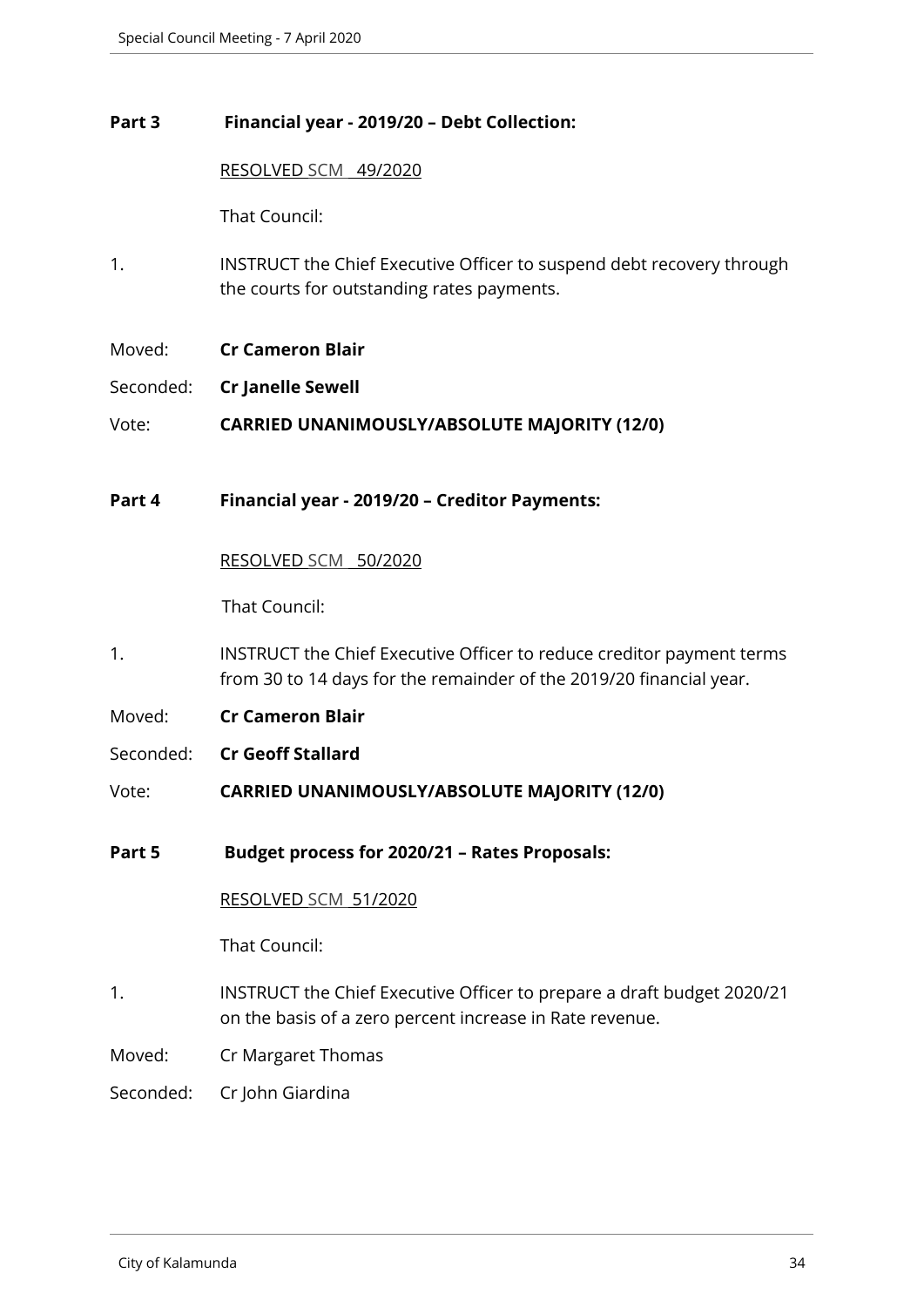- 
- Vote: For For Against **Cr Geoff Stallard Cr Lesdley Boyd Cr Janelle Sewell Cr Mary Cannon Cr John Giardina Cr Dylan O'Connor Cr Brooke O'Donnell Cr Sue Bilich Cr Lisa Cooper Cr Cameron Blair Cr Kathy Ritchie Cr Margaret Thomas**

## **CARRIED/ABSOLUTE MAJORITY (9/3)**

## **Part 6 Budget process for 2020/21 – Fees and Charges Proposals:**

RESOLVED SCM 52/2020

That Council:

- 1. INSTRUCT the Chief Executive Officer to prepare a draft budget 2020/21 on the basis of a zero percent increase in fees and charges, including waste fees for 2020/21.
- 2. INSTRUCT the Chief Executive Officer to waive 2020/21 food and health inspection fees for targeted small businesses adversely affected by COVID-19 and reduce anticipated income for this service by approximately \$37,000.
- Moved: **Cr Brooke O'Donnell**
- Seconded: **Cr Geoff Stallard**
- Vote: **CARRIED UNANIMOUSLY/ABSOLUTE MAJORITY (12/0)**
- **Part 7 Budget process for 2020/21 Priority Capital Works Projects and Other Economic Stimulus Proposals**

#### RESOLVED SCM 53/2020

That Council:

1. INSTRUCT the Chief Executive Officer to prepare a draft budget 2020/21 on the basis of priority capital works projects that can assist in economic stimulus.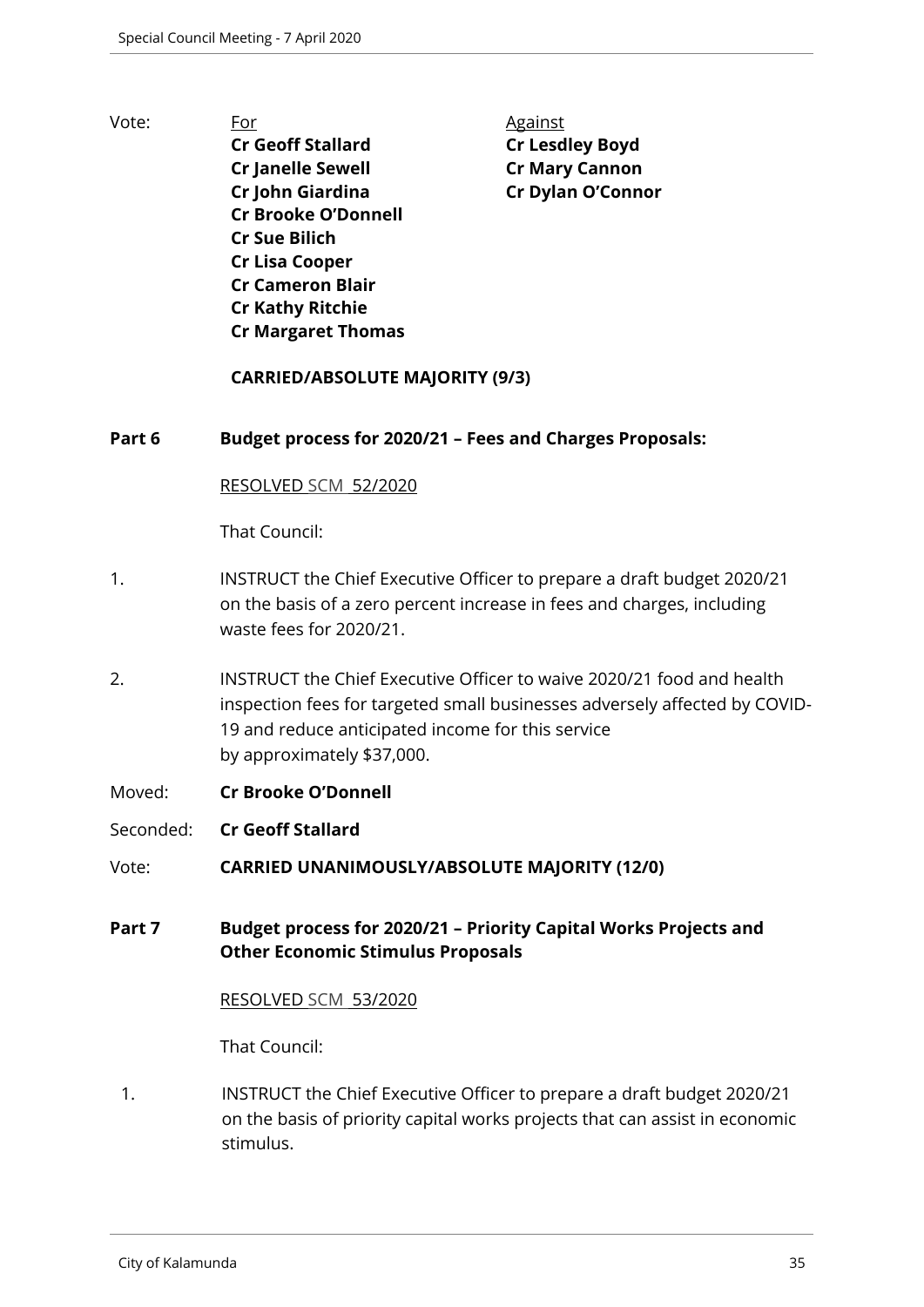## Moved: **Cr Janelle Sewell**

Seconded: **Cr Brooke O'Donnell**

Vote: **CARRIED UNANIMOUSLY/ABSOLUTE MAJORITY (12/0)**

## **Part 8 Budget process for 2020/21 – Employee costs**

RESOLVED SCM 54/2020

That Council:

1. INSTRUCT the Chief Executive Officer to prepare a draft budget 2020/21 on the basis of retaining all fulltime and permanent part-time staff as per instructions from the Premier.

Moved: **Cr Janelle Sewell**

## Seconded: **Cr Lisa Cooper**

Vote: **CARRIED UNANIMOUSLY/ABSOLUTE MAJORITY (12/0)**

## **Part 9 Budget process for 2020/21 – Establish a new Reserve**

#### RESOLVED SCM 55/2020

- 1. INSTRUCT the Chief Executive Officer to prepare a draft budget 2020/21 on the basis of creating a new temporary Reserve - The Crisis Relief Fund.
- 2. Request the CEO to define the purpose of the reserve and prepare criteria and guidelines for the funding and disbursement of the funds.
- Moved: **Cr Sue Bilich**
- Seconded: **Cr Lisa Cooper**
- Vote: **CARRIED UNANIMOUSLY/ABSOLUTE MAJORITY (12/0)**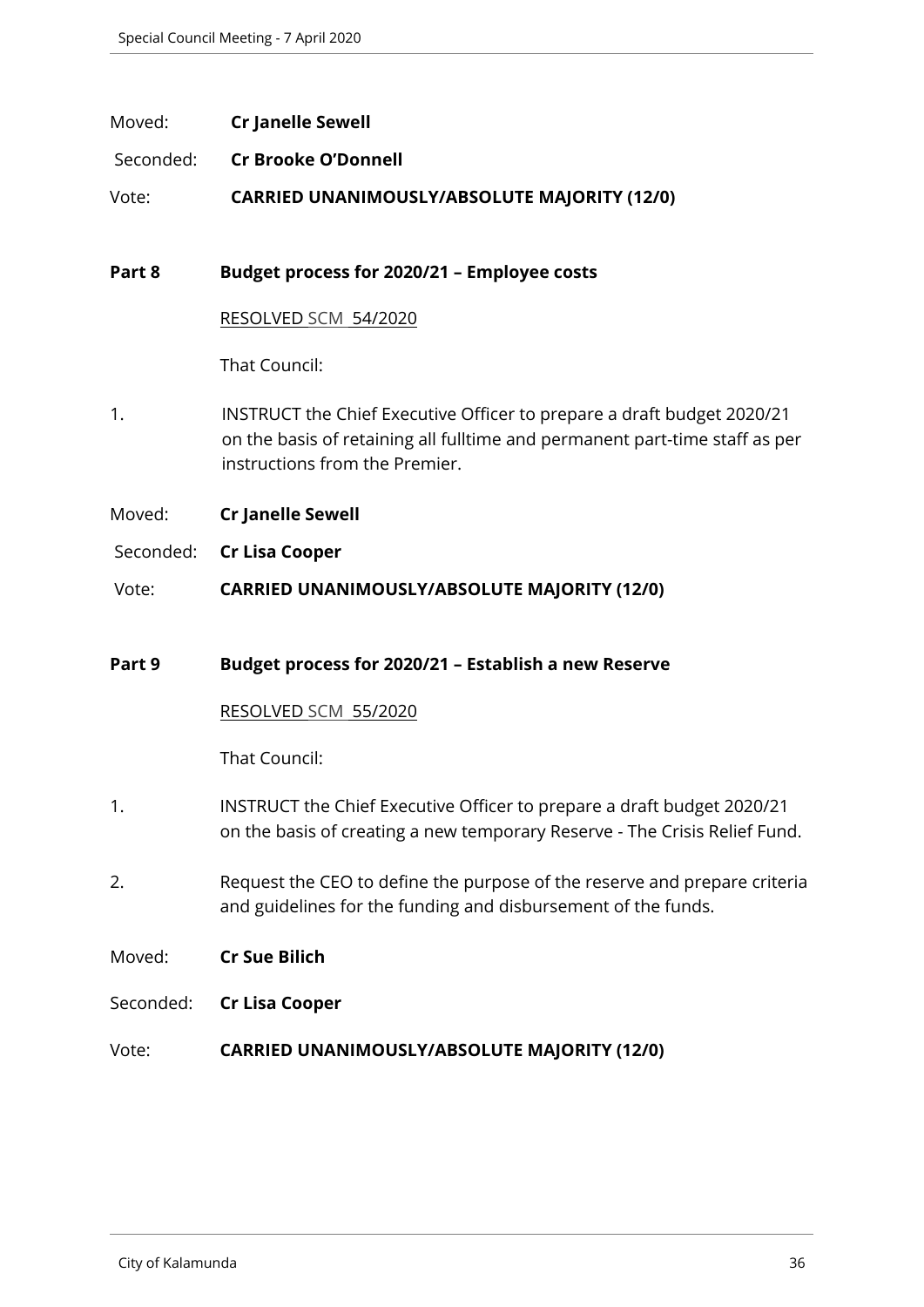## **Part 10 Local COVID-19 Pandemic Preparedness Plan**

#### RESOLVED SCM 56/2020

That Council:

- 1. ADOPT the Local COVID-19 Pandemic Preparedness Plan (Attachment 1)
- Moved: **Cr Dylan O'Connor**
- Seconded: **Cr John Giardina**
- Vote: **CARRIED UNANIMOUSLY/ABSOLUTE MAJORITY (12/0)**

#### **Part 11 Allowances, Salaries and Wage Increases**

## RESOLVED SCM 57/2020

- 1. AGREE to forego any increases to Councillor allowances as determined by the State Administrative Tribunal for 2020/21 Financial year.
- 2. SUGGEST the Chief Executive Officer gives consideration to freezing all pay increases for salaried contract officers employed at the City for the 2020/21 Financial year.
- 3. SUGGEST the Chief Executive Officer gives consideration to entering into negotiations with relevant Unions and Staff employed under the Enterprise Agreements seeking to freeze any pay rises for the 2020/21 Financial year.
- Moved: **Cr Sue Bilich**
- Seconded: **Cr Dylan O'Connor**
- Vote: For For Against **Cr Geoff Stallard Cr Janelle Sewell Cr John Giardina Cr Lesley Boyd Cr Mary Cannon Cr Brooke O'Donnell Cr Cameron Blair Cr Sue Bilich**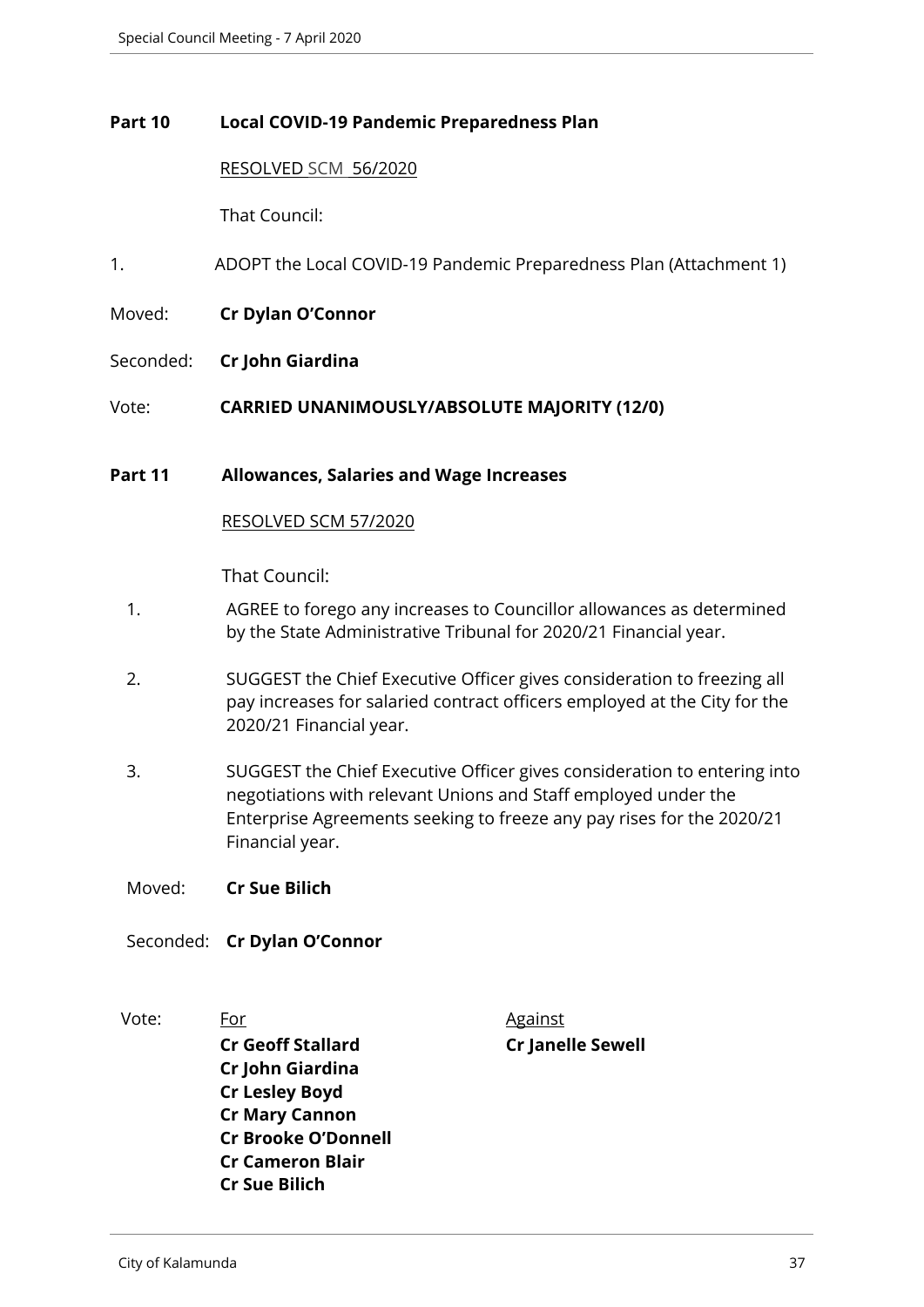**Cr Lisa Cooper Cr Dylan O'Connor Cr Kathy Ritchie Cr Margaret Thomas**

## **CARRIED/ABSOLUTE MAJORITY (11/1)**

## **Part 12 Advocacy**

## RESOLVED SCM 58/2020

- 1. REQUEST the Mayor to write to the Prime Minister requesting they reconsider their decision and declare Local Government to be eligible for jobkeeper payments.
- 2. REQUEST The Mayor write to the Premier and the Minister for Lands in respect to the revaluation of land and property being deferred until 2021.
- Moved: **Cr Janelle Sewell**
- Seconded: **Cr Brooke O'Donnell**
- Vote: **CARRIED UNANIMOUSLY/ABSOLUTE MAJORITY (12/0)**